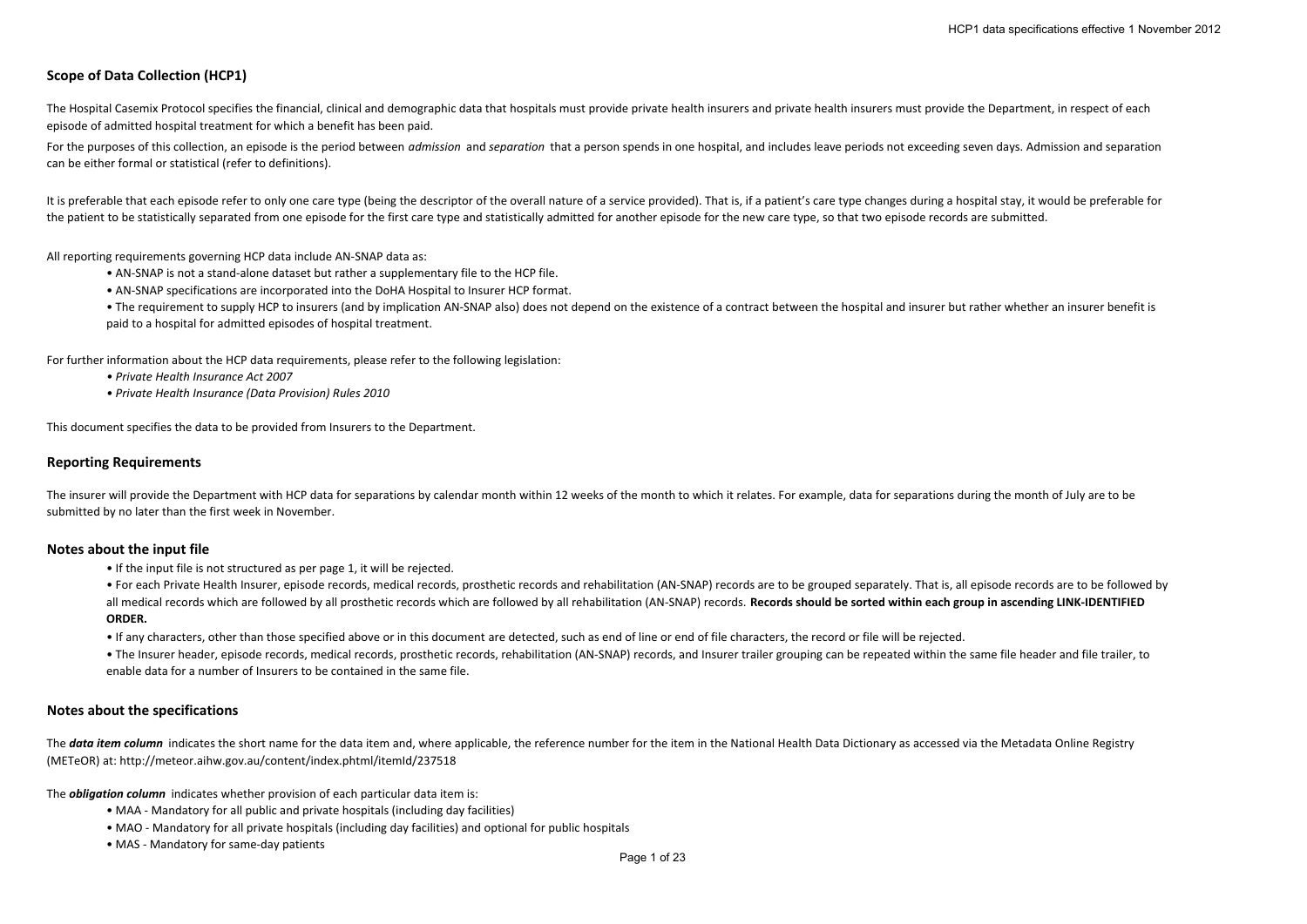#### • OPA ‐ Optional for all

• CON ‐ Conditional items that must be completed by all hospitals but only in the circumstances specified in the specifications.

The *position column* indicates the position within the fixed file format that each data item is to be reported.

The *type and size column* indicates the number and type of character/s the data item should contain where:

• A indicates the data item contains alphanumeric characters (alphabetic, numeric and other special characters). Data must be left justified.

• N indicates the data item contains numeric characters (numbers 0 to 9) only. Data items must be right justified and zero-prefixed to fully fill the item unless otherwise stated in the coding description. All values must be positive.

The *format column* indicates the format of the characters of the data item:

• DDMMYYYY indicates the data item contains date information where DD represents the day, MM represents the month and YYYY represents the century and year. For example, 5 July 2006 would be entered 05072006

• hhmm indicates the data item contains time information based on a 24‐hour clock, where hh represents the hour and mm represents the minutes. For example 2.35pm would be entered 1435.

- *• blank filled* , in relation to <sup>a</sup> data item, means that the data item is filled with blank spaces.
- *• zero filled* , in relation to <sup>a</sup> data item, means that the data item is filled with zeros.
- *• zero prefix* means that leading zeros are to be inserted if necessary to ensure that the number of characters in the entry matches the data item size specified for the item.
- Charges & Benefits supply in dollars and cents (omit decimal point) with leading zeros to fully fill item. Negative amounts are permitted for reversals. An entry of 000000000 means that no benefit/charge was recorded.

See the coding description column for any other special formatting requirements.

The *repetition column* indicates the number of times the data item is repeated within the data file.

The coding description column provides the definition for the data item, valid values and any additional information to clarify what data should be reported and how. If a METeOR reference is indicated in the data item column, refer to the National Health Data Dictionary for definition and collection methods.

The *edit rules column* outlines the edit checks the Department will run the data through using the Check-It software. These are split into critical errors where data will be rejected and warnings where data will be identified.

The *error codes column* indicates the error code attributed to each of the edit checks.

### **Definitions/acronyms**

*ACHI* means the Australian Classification of Health Interventions. *ADA* means the Australian Dental Association. **AN-SNAP** means the Australian National Sub Acute and Non Acute Patient Classification System. *CCU* means the coronary care unit of <sup>a</sup> hospital. *contracted doctor* means <sup>a</sup> doctor who has entered into an agreement with <sup>a</sup> private health insurer where the doctor agrees to accept payment by the insurer in relation to treatment provided to the insured person.

*contracted hospital* means <sup>a</sup> hospital which has entered into an agreement with <sup>a</sup> private health insurer to accept payment in relation to an episode of hospital treatment for an insured person under <sup>a</sup> complying health product.

*DRG* means the Australian Refined Diagnosis Related Group.

*episode* means the period of admitted patient care between <sup>a</sup> formal or statistical **admission** and <sup>a</sup> formal or statistical **separation**, characterised by only one care type.

*FIM* means functional independence measure and is the outcome measure used for **overnight‐stay rehabilitation patients**.

*formal admission* , in relation to <sup>a</sup> person, means the administrative process used by <sup>a</sup> hospital to record the commencement of accommodation, care or treatment of the person.

*formal separation* , in relation to <sup>a</sup> person, means the administrative process used by <sup>a</sup> hospital to record the cessation of accommodation, care or treatment of the person.

Page 2 of 23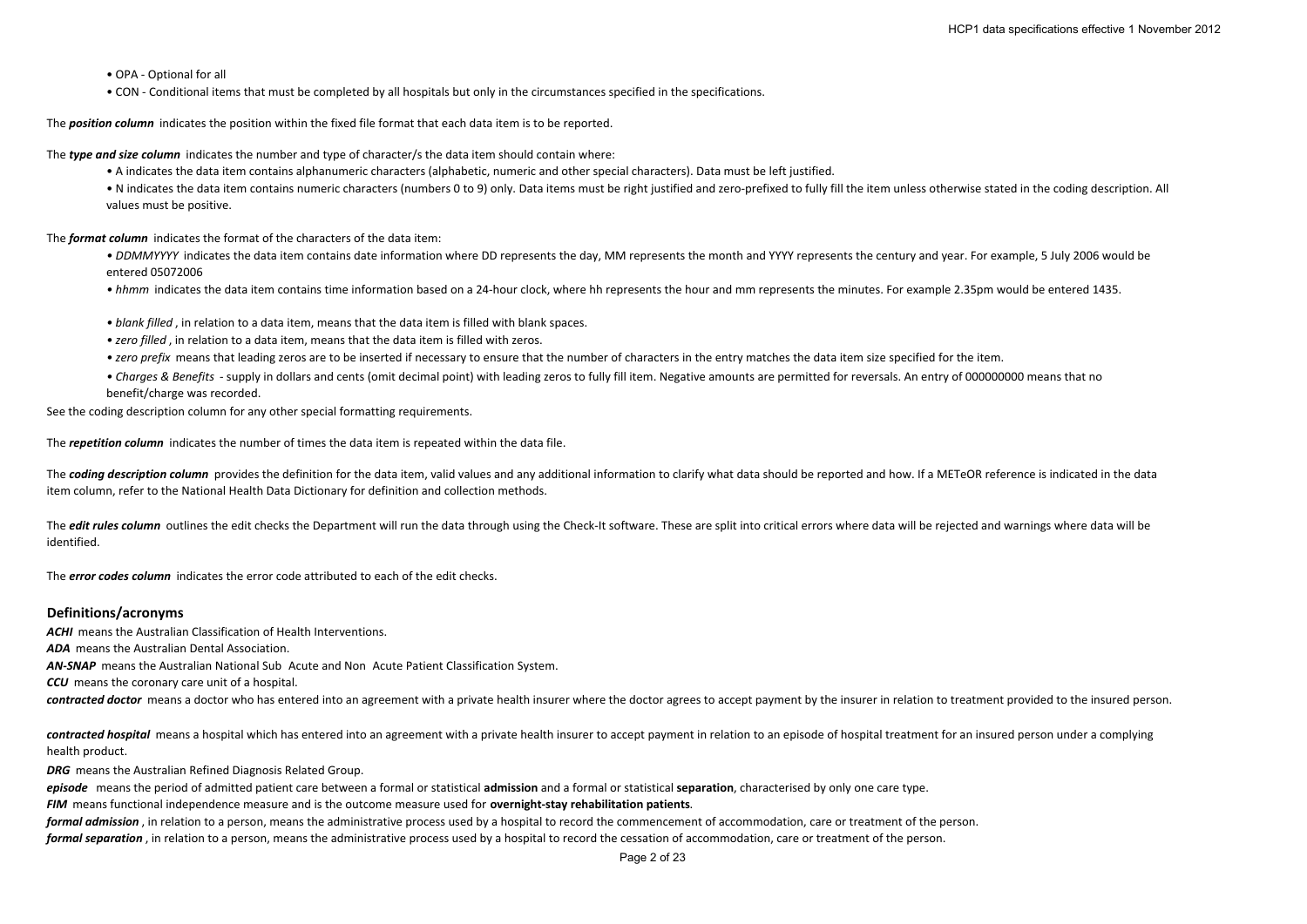*HDU* means the high dependency unit of <sup>a</sup> hospital.

*Hospital* means <sup>a</sup> facility for which there is in force <sup>a</sup> Ministerial declaration that the facility is hospital under subsection 121‐5(6) of the *Private Health Insurance Act 2007* . Hospital treatment is treatment (including the provision of goods and services) provided to a person with the intention to manage a disease, injury or condition, either at a hospital or with direct involvement of the hospital, by either a person who is authorised by a hospital to provide the treatment or under the management or control of such a person (subsection 121-5, Private Health Insurance Act 2007).

Exclusions to hospital treatment (eg treatment provided in an emergency department of <sup>a</sup> hospital) are specified in the Private Health Insurance (Health Insurance Business) Rules 2010, Part 3, Rule 8.

Inclusions to hospital treatment (eg some Chronic Disease Management Programs not involving prevention) are specified in the Private Health Insurance (Health Insurance Business) Rules 2010, Part 3. Hospital-in-the-home means the provision of care to hospital admitted patients in their place of residence as a substitute for hospital accommodation. Place of residence may be permanent or temporary (METeOR glossary item ID: 327308).

*Hospital‐in‐the‐home care days* means the total number of days between HiTH commencement date and HiTH completion date.

ICD-10-AM means 'The International Statistical Classification of Diseases and Related Health Problems, 10th revision, Australian Modification, published by the National Centre for Classification in Health (Australia).

*ICU* means the intensive care unit of <sup>a</sup> hospital.

*insurer* means a private health insurer.

*MBS* means the Medicare Benefits Schedule, comprising:

- (a) the *Health Insurance (Diagnostic Imaging Services Table) Regulations 2005* ; and
- (b) the *Health Insurance (General Medical Services Table) Regulations 2005* ; and
- (c) the *Health Insurance (Pathology Services Table) Regulations 2005* ;

as in force from time to time, or any Regulations made in substitution for those Regulations.

*METeOR* (Metadata Online Registry) for national data standards.

*miscellaneous service code* means any miscellaneous hospital‐specific or insurer‐specific non‐MBS code. ADA items can be reported here.

*NHDD* means the (most current version of the) 'National Health Data Dictionary'.

*NICU* means the neonatal intensive care unit of <sup>a</sup> hospital.

*overnight stay patient* means a person who is admitted to and separates from a hospital on different dates.

*PHIAC means* Private Health Insurance Administration Council

*PICU* means the paediatric intensive care unit of <sup>a</sup> hospital.

procedure means clinical intervention that is surgical in nature, carries a procedural risk, carries an anaesthetic risk, requires specialised training, and/or requires special facilities or equipment only available in an acute care setting

*same‐day patient* means <sup>a</sup> person who is admitted to and separates from <sup>a</sup> hospital on the same date.

*SCN* means the special care nursery of <sup>a</sup> hospital.

*special character* means <sup>a</sup> character that has <sup>a</sup> visual representation but is not an alphanumeric character, ideogram or blank space.

statistical admission, in relation to a person, means the administrative process used by a hospital to record the commencement of a new episode of care that provides the person with a new care type during a single hospital stay.

*statistical separation* , in relation to <sup>a</sup> person, means the administrative process used by <sup>a</sup> hospital to record the cessation of an episode of care of the person during <sup>a</sup> single hospital stay.

# **Guide for Use**

Accommodation charges/benefits - refer to private, shared or high dependency accommodation for any Accommodation Type (i.e. advanced surgical, surgical, medical, rehabilitation, obstetrics, and psychiatry). All hospital episodes must have a charge/benefit component relating to accommodation, unless it was bundled, or the hospital billed a procedure-only fee. Therefore, cases such as chemotherapy should either have a charge/benefit component in "bundled" or "accommodation" or "theatre". They should not be reported as "other".

AN-SNAP Collection - the AN-SNAP collection is a separate data collection to the episode record for rehabilitation, which provides specific information regarding the functional gains of patients undergoing rehabilitation, as well as the AN‐SNAP class for overnight admitted patients. It is expected that one AN‐SNAP record be reported for each overnight admitted rehabilitation program, and one AN‐SNAP record be reported for an entire episode of care consisting of multiple same day visits. The AN‐SNAP record should be linked to the episode with the same separation date.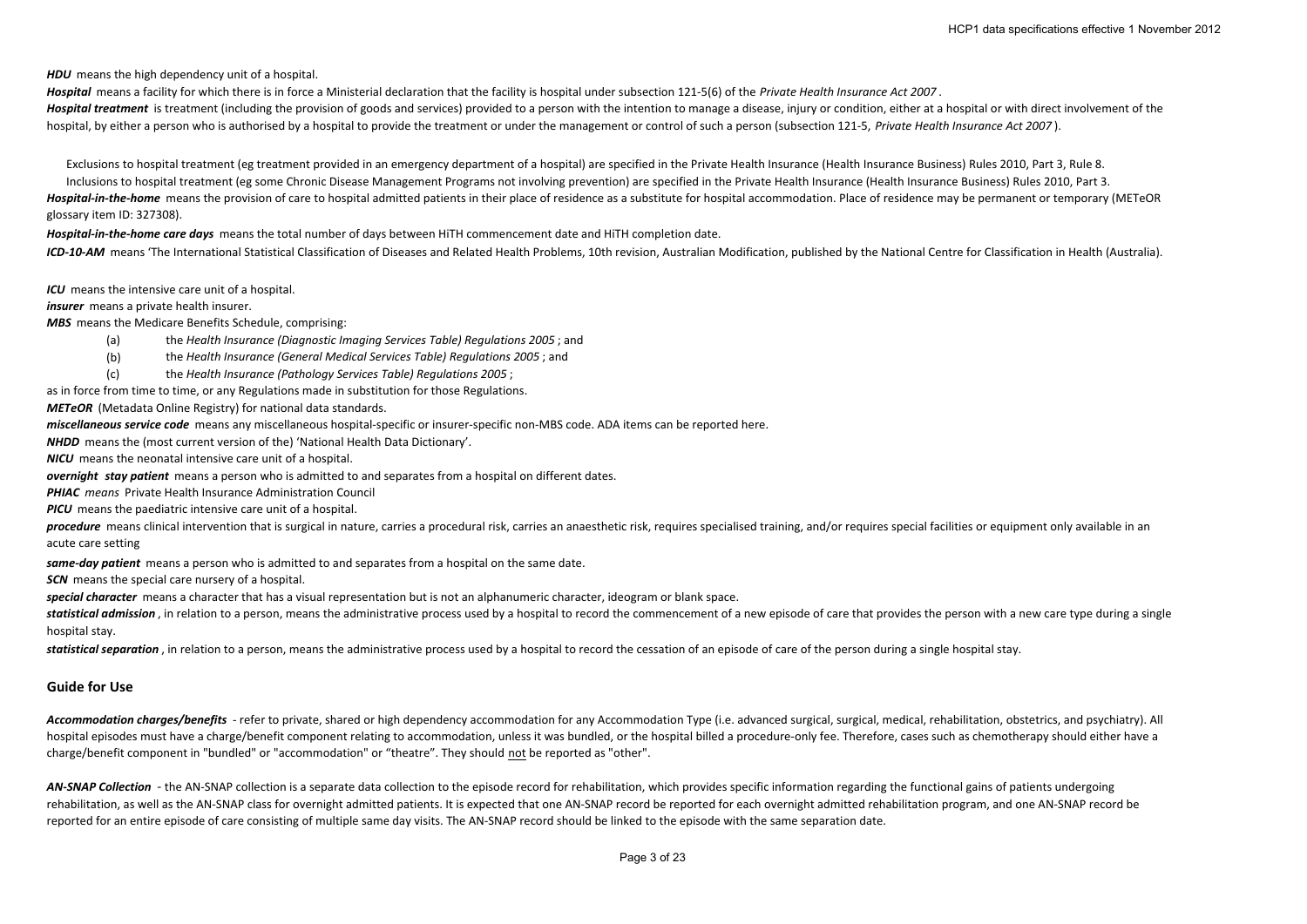AN-SNAP Class - The AN-SNAP class allocated to each overnight admitted patient is in part determined by their FIM admission score. Given the FIM is not collected for same-day patients it is impossible to allocate same-day patients an AN-SNAP class.

*Bundled charges/benefits ‐*  refer to an aggregate of 2 or more charges billed by the hospital, such as case payments by DRG or MBS.

*CCU charges, benefits, days and hours* ‐ exclude ICU, SCN, NICU, PICU and HDU in calculations.

Functional Independence Measure - The FIM score for each of the 18 FIM motor and cognition items (maximum score of seven and a minimum score of one). Total scores can range from 18 to 126. Admission data must be collected within 72 hours after the admission. Discharge scores must be collected within 72 hours of discharge. Guide for collecting the AROC inpatient data set should be followed for scoring the FIM should be followed. This applies to AN‐SNAP admission and discharge FIM scores for overnight‐stay patients. The FIM is not collected for same‐day patients.

*Hospital‐in‐the‐home (HITH) ‐*  Episodes which include HITH services should be reported in <sup>a</sup> manner consistent with claiming practice. For example,

(a) HITH services which are part of an admitted psychiatric program and are claimed as a single same day service must be reported as single same day episode. This includes psychiatric patients that remain in an admitted HITH program over extended periods of time.

(b) If hospital claims are submitted to insurers at the conclusion of the admitted psychiatric HITH program, then one episode must be reported spanning the length of the program.

*ICU charges, benefits, days and hours* ‐ include NICU and PICU; exclude SCN, CCU or HDU in calculations.

Infant weight neonate - For live births (http://meteor.aihw.gov.au/content/pop/index.phtml/itemld/265594), birth weight (http://meteor.aihw.gov.au/content/pop/index.phtml/itemld/265594), birth weight (http://meteor.aihw.go preferably be measured within the first hour of life before significant postnatal weight loss has occurred. While statistical tabulations include 500 g groupings for birth weight, weights should not be recorded in those groupings. The actual weight should be recorded to the degree of accuracy to which it is measured. In perinatal collections the birth weight is to be provided for live born and stillborn babies.

**Minutes in Theatre** - calculate from the time the patient entered the operating theatre or procedure room until the time the patient left the operating theatre or procedure room. For example, coronary angiography/angioplasty, lithotripsy and ECT must have minutes of operating theatre time reported, even though they are performed in a procedure room rather than a theatre.

Other charges/benefits - refer to services which cannot be categorised as accommodation, theatre, labour, ICU, pharmacy, prosthesis, bundled, SCN, CCU or HITH. It excludes ex-gratia charges, television, phone calls, extra meals, FED, reversals or journal adjustments.

Palliative care status and days - include care provided in: a palliative care unit; a designated palliative care program; or under the principal clinical management of a palliative care physician or in the opinion of the treating doctor, when the principal clinical intent of care is palliation.

Principal MBS item - select on the basis of: (a) the patient's first visit to a theatre or procedure room/coronary angiography suite; and (b) the MBS with the highest benefit amount. The principal MBS item relates to theatre or procedure room/angiography suite, and not to the medical item billed by the doctor. It may not necessarily correlate to the Principal Procedure Code. For example, renal dialysis, coronary angiography/ angioplasty, same-day chemotherapy, lithotripsy, ECT and sleep studies must have an MBS item number reported, even though they are procedure room rather than theatre. Where possible, any services that do not have <sup>a</sup> valid MBS item should be reported in the Miscellaneous Service Code item (item 68).

Principal Item Date - The date on which the principal MBS item is carried out. If there is no principal MBS item, then the date that the first Miscellaneous Service Code item was carried out may optionally be entered.

Qualified days for newborns - The number of qualified days is calculated with reference to the date of admission, date of separation and any other date(s) of change of qualification status: the date of admission is counted if the patient was qualified at the end of the day; the date of change to qualification status is counted if the patient was qualified at the end of the day; the date of separation is not counted, even if the patient was qualified on that day. The normal rules for calculations of patient days apply. To determine if newborn days are qualified days, see the METeOR definition for Newborn Qualification Status (Metadata glossary item 327254).

*SCN charges, benefits, days and hours* ‐ exclude NICU, ICU, CCU, PICU and HDU in calculations.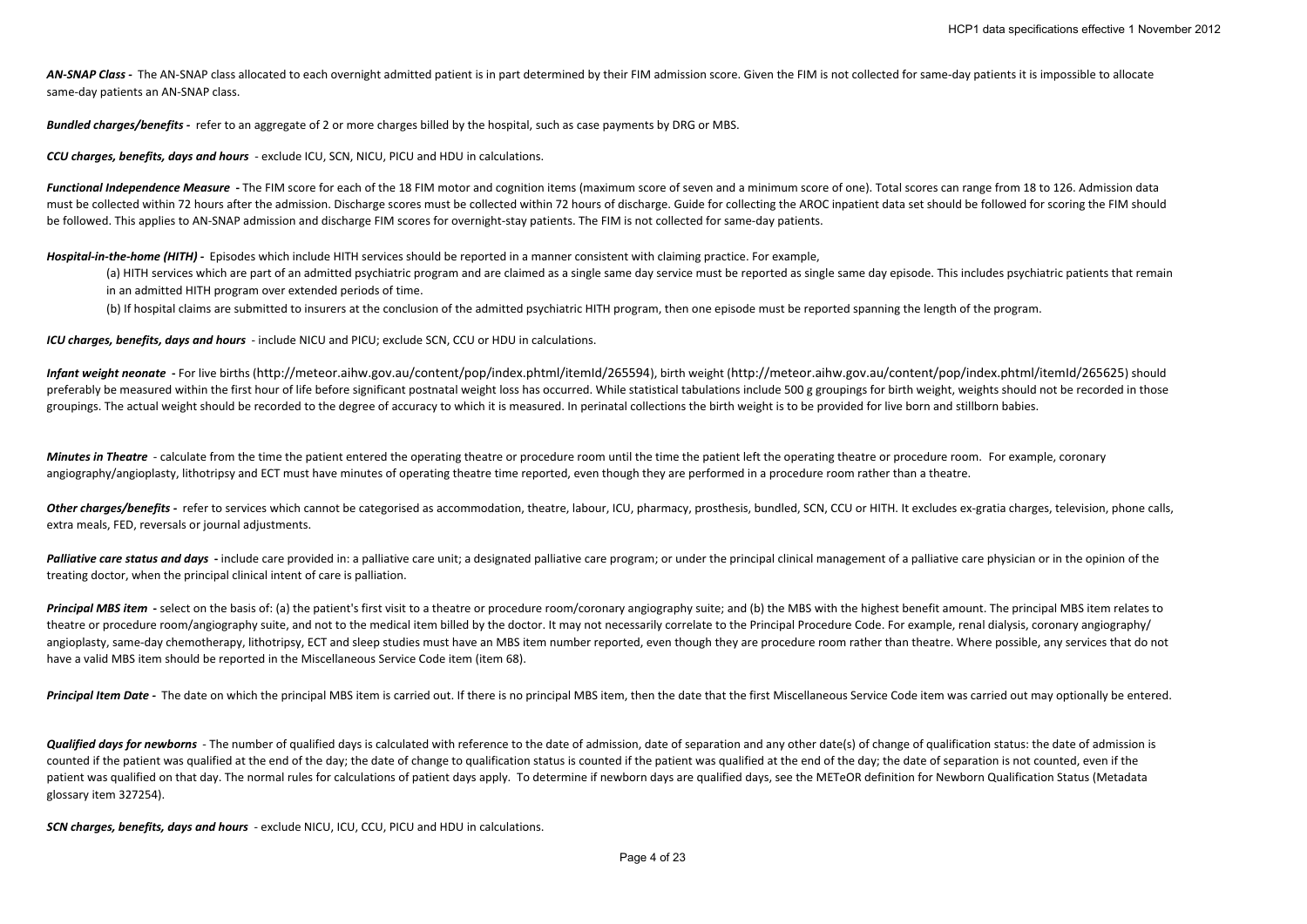Secondary MBS item - The secondary MBS items relate to theatre, and not to the medical item billed by the doctor. It may not always correlate to the Procedure Codes (ICD-10-AM). Where possible, any services that do not have <sup>a</sup> valid MBS item should be reported in the Miscellaneous Service Code item (item 68).

*Theatre charges/benefits ‐*  refer to <sup>a</sup> theatre/procedure room/ angiography suite.

Re-admission within 28 days - Planned re-admission refers to planned re-admission within 28 days from this or another hospital. Note: do not include transfers from another hospital as re-admissions.

# **Data Quality**

## *Error Codes*

1<sup>st</sup> Character – represents the type of record i.e. E (episode), P (prosthetic), A (AN-SNAP), M (medical), R (edits checking across records)

2<sup>nd</sup> Character – W (represents a warning where an edit rule has been identified)– the record will be accepted and insurers notified

2<sup>nd</sup> Character – E (represents an error where an edit rule has failed) – the record will be rejected and insurers notified

# **Further information**

For further information about the HCP requirements including AN‐SNAP, please see the following websites:

General information about the data collection, health insurer codes, reports and software

www.health.gov.au/casemix

List of Hospital provider numbers

http://www.health.gov.au/internet/main/publishing.nsf/Content/hospitals2.htm

Metadata and health dictionary specifications

http://meteor.aihw.gov.au/content/index.phtml/itemId/181162

For private health insurance industry information

www.phiac.gov.au

Commonwealth Prosthesis list

http://www.health.gov.au/internet/main/publishing.nsf/Content/health‐privatehealth‐prostheseslist.htm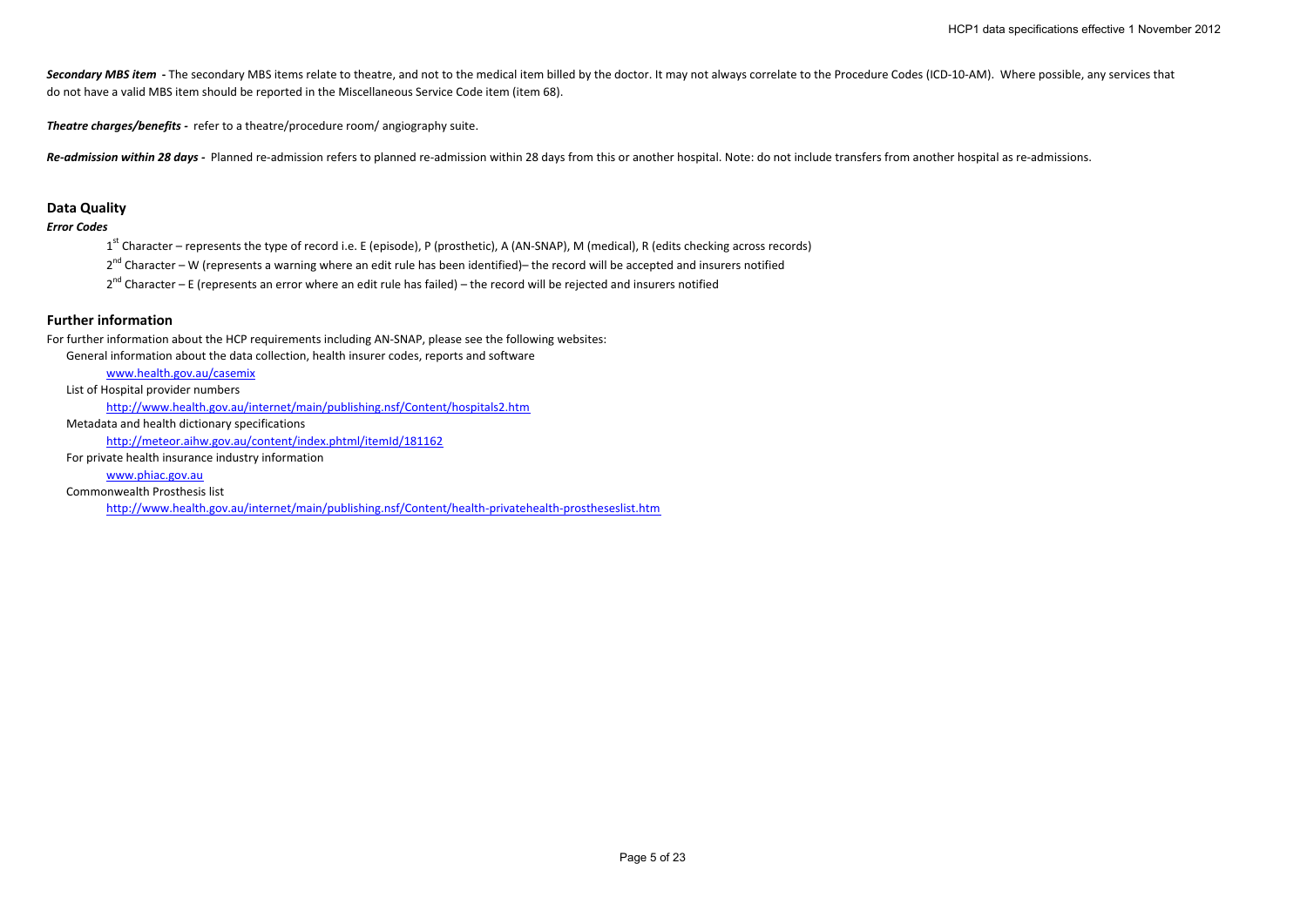| <b>Item</b>                      |                           | <b>Quantity</b>               | Type & size                                  | <b>IFormat</b> | <b>Values/description</b>                                                                                                                                                                                                                                                                |
|----------------------------------|---------------------------|-------------------------------|----------------------------------------------|----------------|------------------------------------------------------------------------------------------------------------------------------------------------------------------------------------------------------------------------------------------------------------------------------------------|
| <b>FILE HEADER</b>               |                           | one per physical file of data | A(7)<br>A(3)<br>A(6)<br>N(2)                 | <b>YYYYMM</b>  | Valid value 'HCPDATA'<br>Source identifier (INSURER (or other) IDENTIFIER)<br>YEAR-MONTH (separation month reported)<br>The number of Insurers whose data is reported in this file; valid<br>values 1-99 eg. > 1 if one organisation is reporting multiple affiliated<br><i>insurers</i> |
| May be repeated<br>within a file | <b>INSURER HEADER</b>     | one per Insurer               | A(1)<br>A(3)<br>A(6)                         | <b>YYYYMM</b>  | Valid value 'B'<br>IINSURER IDENTIFIER<br>YEAR-MONTH (separation month reported)                                                                                                                                                                                                         |
|                                  | <b>EPISODE RECORDS</b>    | many per Insurer              | A(1371)                                      |                | 1371 characters; record type of 'E' followed by 1370 character record<br>as specified in this document.                                                                                                                                                                                  |
|                                  | <b>MEDICAL RECORDS</b>    | many per episode              | A(92)                                        |                | 92 characters; record type of 'M' followed by 91 character record as<br>specified in this document.                                                                                                                                                                                      |
|                                  | <b>PROSTHETIC RECORDS</b> | 0 to many per episode         | A(54)                                        |                | 54 characters; record type of 'P' followed by 53 character record as<br>specified in this document.                                                                                                                                                                                      |
|                                  | <b>AN-SNAP RECORDS</b>    | 0 to many per episode         | A(95)                                        |                | 95 characters; record type of 'S' followed by 94 character record as<br>specified in this document.                                                                                                                                                                                      |
|                                  | <b>INSURER TRAILER</b>    | one per Insurer               | A(1)<br>A(3)<br>N(6)<br>N(6)<br>N(6)<br>N(6) |                | Valid Value 'T'<br><b>INSURER IDENTIFIER</b><br>Number of Episode records<br>Number of Medical records<br>Number of Prosthetic records ('000000' means no prosthetic<br>records)<br>Number of AN-SNAP records ('000000' means no AN-SNAP<br>records)                                     |
| <b>FILE TRAILER</b>              |                           | one per physical file of data | A(1)                                         |                | Valid value 'Z'                                                                                                                                                                                                                                                                          |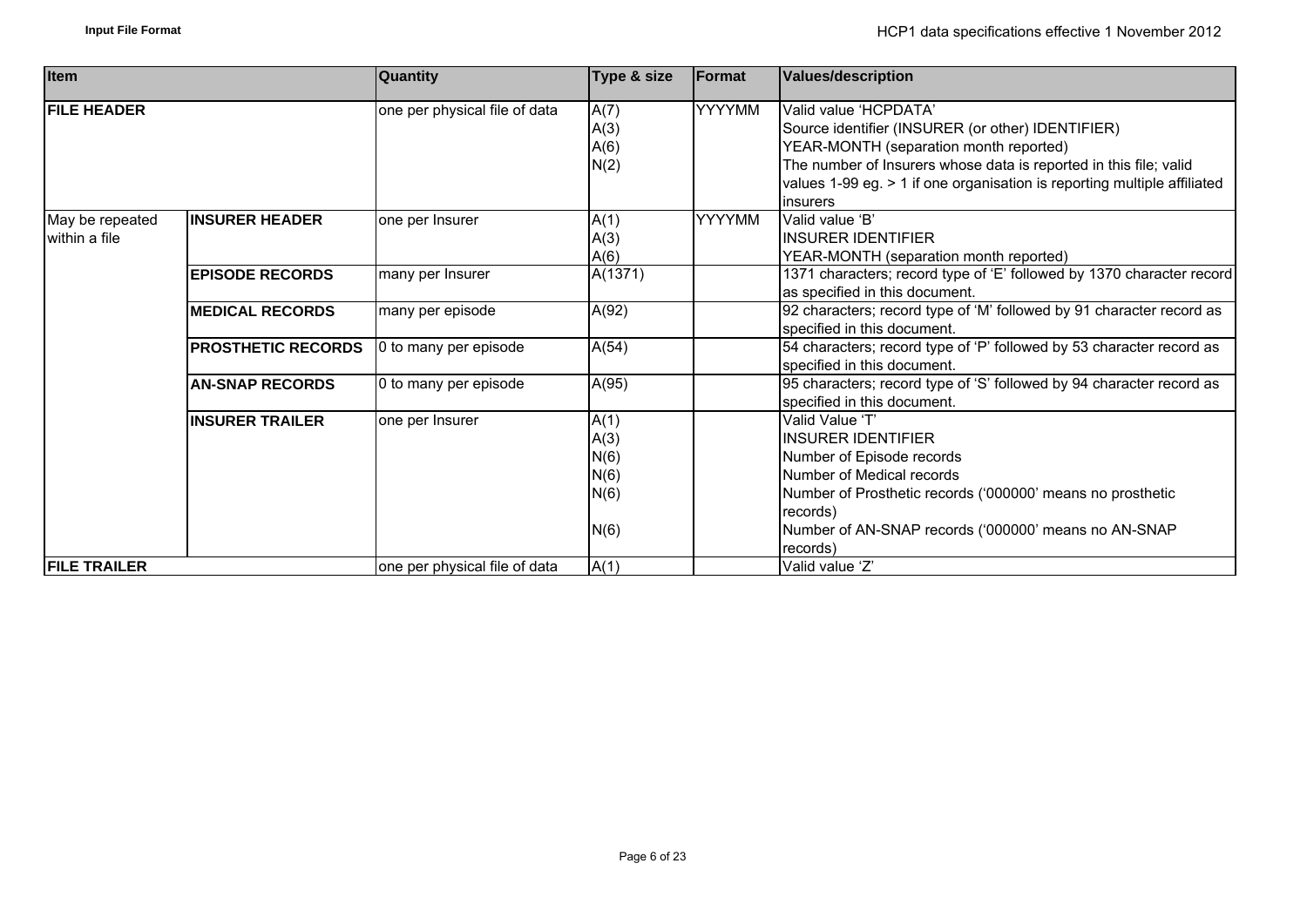|    | No Data Item             | <b>METeOR</b><br>identifier | identifier | <b>ECLIPSE</b> Obligation | Position<br><b>Start</b> | Position Type &<br>End | size  | Format                                                                             | <b>Repetition Coding description</b>                                                                                                                                                                                                                                                                                   | <b>Edit Rules</b>                                                                                                                                                                        | Error<br>code/s             |
|----|--------------------------|-----------------------------|------------|---------------------------|--------------------------|------------------------|-------|------------------------------------------------------------------------------------|------------------------------------------------------------------------------------------------------------------------------------------------------------------------------------------------------------------------------------------------------------------------------------------------------------------------|------------------------------------------------------------------------------------------------------------------------------------------------------------------------------------------|-----------------------------|
|    | nsurer identifier        |                             |            | <b>MAA</b>                |                          |                        | A(3)  | Left justify                                                                       | Insurer identifier selected from the list of registered private health<br>insurers.                                                                                                                                                                                                                                    | Reject record if not a valid Insurer<br>code.                                                                                                                                            | <b>EE001</b>                |
|    | Link Identifier          |                             |            | <b>MAA</b>                |                          | 27                     | A(24) | Left justify                                                                       | A unique identifier of an episode that links data items from this<br>(episode) record to the associated medical, prosthetic or AN-<br>SNAP records.                                                                                                                                                                    | Reject record if blank                                                                                                                                                                   | EE002                       |
| 3  | Provider (hospital) code |                             |            | <b>MAA</b>                | $\overline{28}$          | 35                     | A(8)  | <b>NNNNNNNA</b><br>(uppercase)                                                     | The Commonwealth-issued hospital provider number, as selected<br>from the lists maintained by the Department of Health and Ageing<br>"OVERSEAS" = overseas provider                                                                                                                                                    | Reject record if not (a valid 8<br>character Commonwealth provider<br>number or 'OVERSEAS').                                                                                             | EE003                       |
|    | Product code             |                             |            | <b>MAA</b>                | 36                       | 43                     | A(8)  |                                                                                    | The product code for patient's insurance cover at admission.                                                                                                                                                                                                                                                           | Reject record if blank.                                                                                                                                                                  | <b>EE004</b>                |
| 5  | Hospital contract status |                             |            | <b>MAA</b>                | 44                       | 44                     | A(1)  | Left justify                                                                       | The payment arrangement the insurer has with the hospital.<br>$Y = a$ hospital with which an Insurer has a contract<br>$N = a$ hospital with which the Insurer does not have a contract.<br>$T = a$ hospital is paid under 2nd Tier benefit arrangement<br>$B = a$ hospital is paid under a "Bulk payment" arrangement | Reject record if not (Y or N or T or<br>B).                                                                                                                                              | EE005                       |
|    | Total days paid          |                             |            | <b>MAA</b>                | 45                       | 48                     | N(4)  | Right justify<br>Zero prefix                                                       | The total number of days for which benefits were paid by the<br>Insurer, including days for which benefits were paid as a Nursing<br>Home Type Patient.<br>Same-day cases equal 0001.<br>Zero fill if no benefit paid for accommodation by fund.                                                                       | Reject record if not numeric<br>Identify if total days paid > (date<br>separated - date admitted - leave<br>days)<br>Identify if same-day status is 1 and<br>total days paid is not 0001 | EE006<br>EW006.0<br>EW006.1 |
|    | Accommodation charge     |                             |            | <b>MAA</b>                | 49                       | 57                     | N(9)  | <b>Right justify</b><br>Zero prefix<br>\$\$\$\$\$\$\$cc<br>(omit decimal<br>point) | The gross amount charged for accommodation (include ex-gratia<br>and patient portion accommodation charges).<br>Zero fill if no amount charged.<br>Blank means this charge was not separately identified but charged<br>under another item.<br>*refer to guide for use                                                 | Reject record if not numeric                                                                                                                                                             | <b>EE007</b>                |
|    | Accommodation benefit    |                             |            | <b>MAA</b>                | 58                       | 66                     | N(9)  | Right justify<br>Zero prefix<br>\$\$\$\$\$\$\$cc<br>(omit decimal<br>point)        | The gross benefit paid for accommodation (include ex-gratia<br>accommodation benefits).<br>Zero fill if no amount paid.<br>Blank means this benefit was not separately identified but paid<br>under another item.<br>*refer to quide for use                                                                           | Reject record if not numeric                                                                                                                                                             | <b>EE008</b>                |
|    | Theatre charge           |                             |            | <b>MAA</b>                | 67                       | $\overline{75}$        | N(9)  | Right justify<br>Zero prefix<br>\$\$\$\$\$\$\$cc<br>(omit decimal<br>point)        | The gross amount charged for a theatre/procedure room/<br>angiography suite (include ex-gratia and patient portion theatre<br>charges).<br>Zero fill if no amount charged.<br>Blank means this charge was not separately identified but charged<br>under another item.<br>*refer to quide for use                      | Reject record if not numeric<br>*warning for public hospitals                                                                                                                            | EE009<br>EW009*             |
| 10 | Theatre benefit          |                             |            | MAA                       | 76                       | 84                     | N(9)  | <b>Right justify</b><br>Zero prefix<br>\$\$\$\$\$\$\$cc<br>(omit decimal<br>point) | The gross benefit paid for a theatre/procedure room/angiography<br>suite (include ex-gratia theatre benefits).<br>Zero fill if no amount paid.<br>Blank means this benefit was not separately identified but paid<br>under another item.<br>*refer to quide for use                                                    | Reject record if not numeric<br>*warning for public hospitals                                                                                                                            | EE010<br>EW010*             |
| 11 | Labour ward charge       |                             |            | <b>MAA</b>                | 85                       | 93                     | N(9)  | <b>Right justify</b><br>Zero prefix<br>\$\$\$\$\$\$\$cc<br>(omit decimal<br>point) | The gross amount charged for labour ward (include ex-gratia and<br>patient portion labour ward charges).<br>Blank means this charge was not separately identified but charged<br>under another item.<br>Zero fill if no amount charged.                                                                                | Reject record if not numeric<br>warning for public hospitals                                                                                                                             | EE011<br>EW011*             |
| 12 | Labour ward benefit      |                             |            | <b>MAA</b>                | 94                       | 102                    | N(9)  | Right justify<br>Zero prefix<br>\$\$\$\$\$\$\$cc<br>(omit decimal<br>point)        | The gross benefit paid for labour ward (include ex-gratia labour<br>ward benefits)<br>Blank means this benefit was not separately identified but paid<br>under another item.<br>Zero fill if no amount paid                                                                                                            | Reject record if not numeric<br>*warning for public hospitals                                                                                                                            | EE012<br>EW012*             |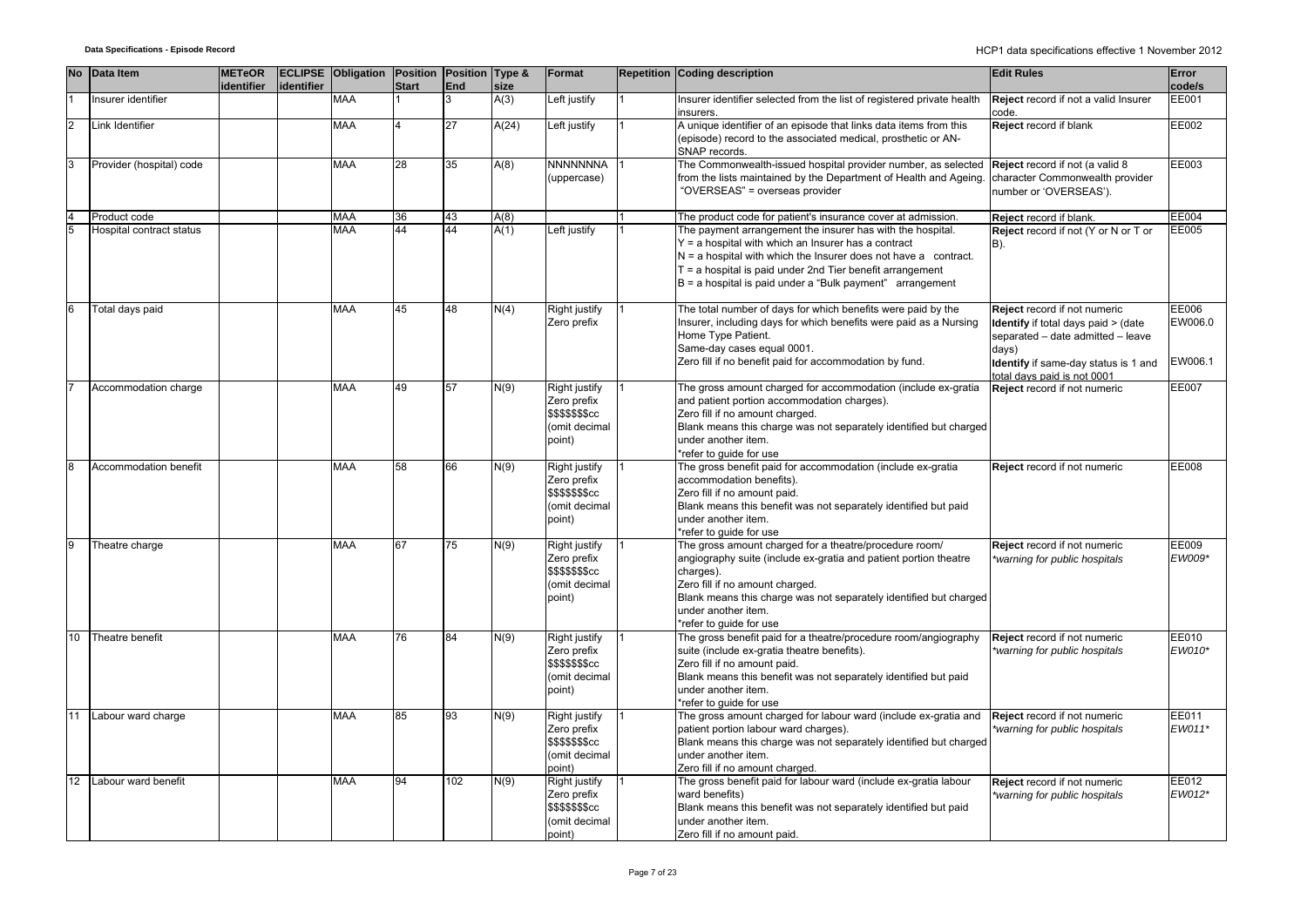|    | No Data Item                  | <b>METeOR</b><br>lidentifier | identifier | <b>ECLIPSE</b> Obligation | Position Position Type &<br><b>Start</b> | End              | size | Format                                                                             | <b>Repetition Coding description</b>                                                                                                                                                                                                                                                                                                                                            | <b>Edit Rules</b>                                             | Error<br>code/s |
|----|-------------------------------|------------------------------|------------|---------------------------|------------------------------------------|------------------|------|------------------------------------------------------------------------------------|---------------------------------------------------------------------------------------------------------------------------------------------------------------------------------------------------------------------------------------------------------------------------------------------------------------------------------------------------------------------------------|---------------------------------------------------------------|-----------------|
| 13 | Intensive Care Unit<br>Charge |                              |            | MAA                       | 103                                      | 111              | N(9) | Right justify<br>Zero prefix<br>\$\$\$\$\$\$\$cc<br>(omit decimal<br>point)        | ntensive Care Unit charge must reflect the gross amount charged<br>for ICU (include ex-gratia and patient portion ICU charges).<br>Zero fill if no amount charged.<br>Blank means this charge was not separately identified but charged<br>under another item.<br>*refer to quide for use                                                                                       | Reject record if not numeric<br>warning for public hospitals  | EE013<br>EW013* |
| 14 | Intensive Care Unit Benefit   |                              |            | <b>MAA</b>                | 112                                      | 120              | N(9) | Right justify<br>Zero prefix<br>\$\$\$\$\$\$\$cc<br>(omit decimal<br>point)        | The gross benefit paid for ICU (include ex-gratia ICU benefits).<br>Zero fill if no amount paid.<br>Blank means this benefit was not separately identified but paid<br>under another item.<br>*refer to quide for use                                                                                                                                                           | Reject record if not numeric<br>warning for public hospitals  | EE014<br>EW014* |
| 15 | Prosthesis charge             |                              |            | <b>MAA</b>                | 121                                      | 129              | N(9) | Right justify<br>Zero prefix<br>\$\$\$\$\$\$\$cc<br>(omit decimal<br>point)        | The gross maximum amount charged for prosthesis (include ex-<br>gratia prosthesis charges, handling fee and patient portion).<br>Blank means this charge was not separately identified but charged<br>under another item.<br>Zero fill if no amount charged.                                                                                                                    | Reject record if not numeric<br>warning for public hospitals  | EE015<br>EW015* |
| 16 | Prosthesis benefit            |                              |            | <b>MAA</b>                | 130                                      | 138              | N(9) | <b>Right justify</b><br>Zero prefix<br>\$\$\$\$\$\$\$cc<br>(omit decimal<br>point) | The gross benefit paid for prosthesis (include ex-gratia prosthesis<br>benefit and handling fee).<br>Blank means this benefit was not separately identified but paid<br>under another item.<br>Zero fill if no amount paid.                                                                                                                                                     | Reject record if not numeric<br>warning for public hospitals  | EE016<br>EW016* |
| 17 | Pharmacy charge               |                              |            | <b>MAA</b>                | 139                                      | 147              | N(9) | Right justify<br>Zero prefix<br>\$\$\$\$\$\$\$cc<br>(omit decimal<br>point)        | The gross charge raised for pharmacy (include ex-gratia and<br>patient portion pharmacy charges, exclude discharge<br>medications).<br>Zero fill if no amount charged.<br>Blank means this charge was not separately identified but charged<br>under another item.<br>*refer to quide for use                                                                                   | Reject record if not numeric<br>*warning for public hospitals | EE017<br>EW017* |
| 18 | Pharmacy benefit              |                              |            | MAA                       | 148                                      | 156              | N(9) | Right justify<br>Zero prefix<br>\$\$\$\$\$\$\$cc<br>(omit decimal<br>point)        | The gross benefit paid for pharmacy (include ex-gratia pharmacy<br>benefits, exclude discharge medications.)<br>Zero fill if no amount paid.<br>Blank means this benefit was not separately identified but paid<br>under another item.<br>*refer to guide for use                                                                                                               | Reject record if not numeric<br>*warning for public hospitals | EE018<br>EW018* |
|    | 19 Bundled charges            |                              |            | <b>MAA</b>                | 157                                      | 165              | N(9) | Right justify<br>Zero prefix<br>\$\$\$\$\$\$\$cc<br>(omit decimal<br>point)        | The gross bundled charge raised (include ex-gratia and patient<br>portion bundled charges).<br>Zero fill if no amount charged.<br>Blank means this charge was not separately identified but charged<br>under another item.<br>*refer to guide for use                                                                                                                           | Reject record if not numeric<br>*warning for public hospitals | EE019<br>EW019* |
| 20 | <b>Bundled benefits</b>       |                              |            | MAA                       | 166                                      | 174              | N(9) | <b>Right justify</b><br>Zero prefix<br>\$\$\$\$\$\$\$cc<br>(omit decimal<br>point) | The gross bundled benefit paid (include ex-gratia bundled<br>benefits).<br>Zero fill if no amount paid.<br>Blank means this benefit was not separately identified but paid<br>under another item.<br>*refer to guide for use                                                                                                                                                    | Reject record if not numeric<br>*warning for public hospitals | EE020<br>EW020* |
|    | 21 Other charges              |                              |            | MAA                       | 175                                      | $\overline{183}$ | N(9) | Right justify<br>Zero prefix<br>\$\$\$\$\$\$\$cc<br>(omit decimal<br>point)        | The gross charge raised for any chargeable item which cannot be<br>specifically categorised elsewhere (exclude ex-gratia charges,<br>television, phone calls, extra meals, FED, reversals or journal<br>adjustments).<br>Zero fill if no amount charged.<br>Blank means this charge was not separately identified but charged<br>under another item.<br>*refer to quide for use | Reject record if not numeric<br>warning for public hospitals  | EE021<br>EW021* |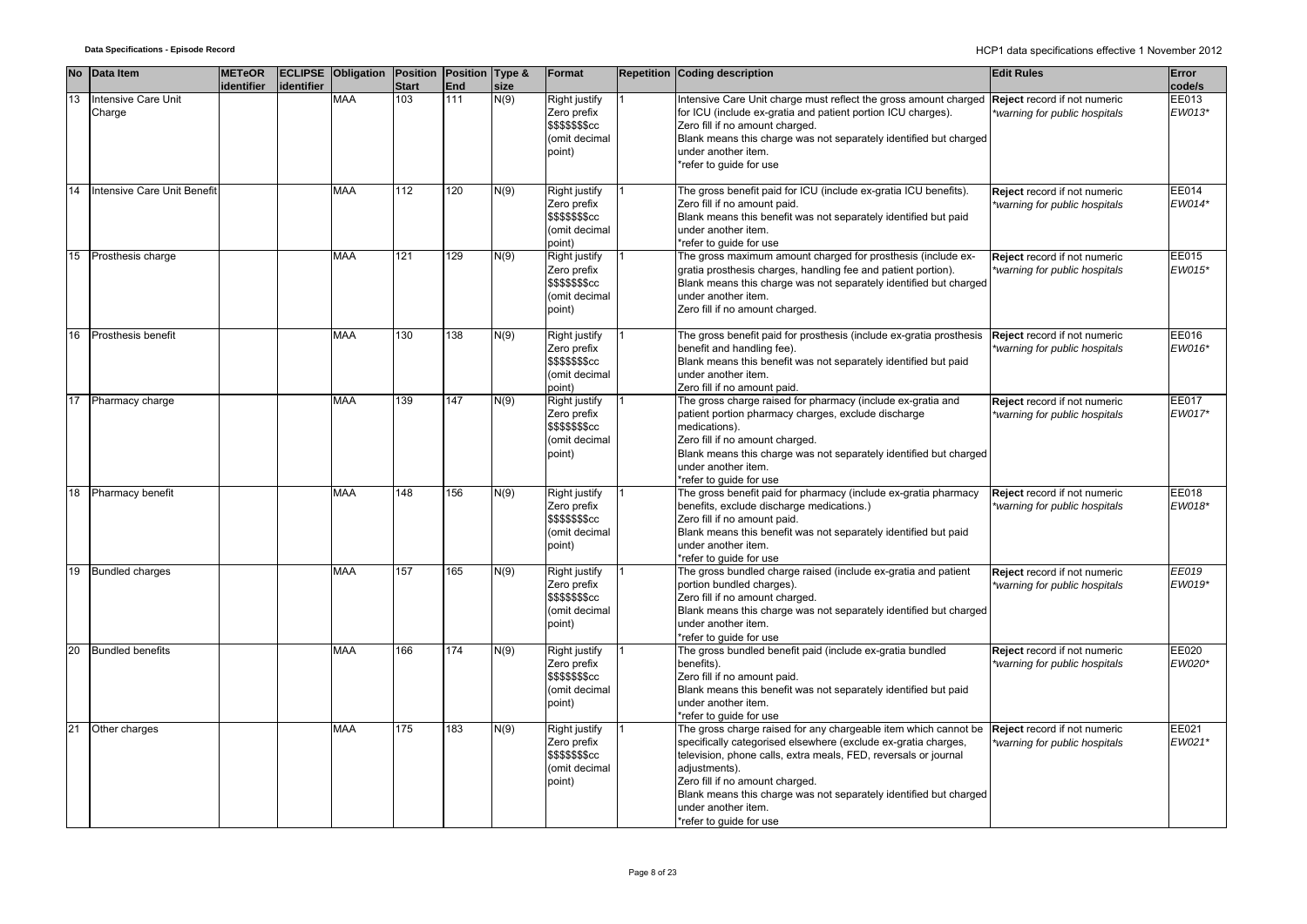|                 | No Data Item                  | <b>METeOR</b><br>identifier | identifier | <b>ECLIPSE</b> Obligation | <b>Position</b><br><b>Start</b> | Position Type &<br>End | size | Format                                                                             | <b>Repetition Coding description</b>                                                                                                                                                                                                                                                                                                                                        | <b>Edit Rules</b>                                                                                                                          | Error<br>code/s |
|-----------------|-------------------------------|-----------------------------|------------|---------------------------|---------------------------------|------------------------|------|------------------------------------------------------------------------------------|-----------------------------------------------------------------------------------------------------------------------------------------------------------------------------------------------------------------------------------------------------------------------------------------------------------------------------------------------------------------------------|--------------------------------------------------------------------------------------------------------------------------------------------|-----------------|
| $\overline{22}$ | Other benefits                |                             |            | <b>MAA</b>                | 184                             | 192                    | N(9) | Right justify<br>Zero prefix<br>\$\$\$\$\$\$\$cc<br>(omit decimal<br>point)        | The gross benefit paid for any chargeable item which cannot be<br>specifically categorised elsewhere, (exclude ex-gratia benefits,<br>television, phone calls, extra meals, FED, reversals or journal<br>adiustments).<br>Zero fill if no amount paid.<br>Blank means this benefit was not separately identified but paid<br>under another item.<br>*refer to guide for use | Reject record if not numeric<br>*warning for public hospitals                                                                              | EE022<br>EW022* |
| 23              | Front end deductible          |                             |            | <b>MAA</b>                | 193                             | 201                    | N(9) | Right justify<br>Zero prefix<br>\$\$\$\$\$\$\$cc<br>(omit decimal<br>point)        | The amount of Front End Deductible (excess) deducted from the<br>benefit otherwise payable by the Insurer to the hospital.<br>Zero fill if no FED applicable.                                                                                                                                                                                                               | Reject record if not numeric                                                                                                               | EE023           |
|                 | 24 Ancillary cover status     |                             |            | <b>MAA</b>                | 202                             | 202                    | A(1) |                                                                                    | An indicator of whether a patient has ancillary cover at the time of Reject record if not ('Y' or 'N').<br>admission.<br>Y = patient has ancillary cover;<br>N = patient does not have ancillary cover                                                                                                                                                                      |                                                                                                                                            | EE024           |
| 25              | Ancillary charges             |                             |            | <b>OPA</b>                | 203                             | 211                    | N(9) | Right justify<br>Zero prefix<br><b>\$\$\$\$\$\$\$cc</b><br>(omit decimal<br>point) | The total charge raised for in-hospital benefits claimed under an<br>ancillary table.<br>Zero fill if no amount charged.                                                                                                                                                                                                                                                    | If present, identify if not numeric                                                                                                        | EW025           |
| 26              | Ancillary benefits            |                             |            | <b>OPA</b>                | 212                             | 220                    | N(9) | Right justify<br>Zero prefix<br>\$\$\$\$\$\$\$cc<br>(omit decimal<br>point)        | The total benefit paid for in hospital benefits paid under an<br>ancillary table.<br>Zero fill if no amount paid.                                                                                                                                                                                                                                                           | If present, identify if not numeric                                                                                                        | EW026           |
| 27              | <b>Total Medical charges</b>  |                             |            | <b>MAA</b>                | 221                             | 229                    | N(9) | Right justify<br>Zero prefix<br>\$\$\$\$\$\$\$cc<br>(omit decimal<br>ooint)        | The total charge for medical items, as set out in the medical<br>records associated with the episode.<br>Zero fill if no amount charged.                                                                                                                                                                                                                                    | Reject record if not numeric<br>*warning for public hospitals                                                                              | EE027<br>EW027* |
| 28              | <b>Total Medical Benefits</b> |                             |            | MAA                       | 230                             | 238                    | N(9) | Right justify<br>Zero prefix<br>\$\$\$\$\$\$\$cc<br>(omit decimal<br>point)        | The total benefit paid for medical items (by both Medicare and<br>Insurer) as set out in the medical records associated with the<br>episode.<br>Zero fill if no amount paid.                                                                                                                                                                                                | Reject record if not numeric<br>*warning for public hospitals                                                                              | E028<br>EW028*  |
|                 | 29 Date of birth              | 287007                      |            | <b>MAA</b>                | 239                             | 246                    | A(8) | <b>DDMMYYYY</b>                                                                    | The date of birth of the person.                                                                                                                                                                                                                                                                                                                                            | Reject record if not in format<br><b>DDMMYYYY</b>                                                                                          | EE029           |
| 30              | Postcode - Australian         | 287224                      |            | <b>MAA</b>                | 247                             | 250                    | N(4) | <b>Right justify</b><br>Zero prefix                                                | The numeric descriptor for a postal delivery area, aligned with<br>locality, suburb or place for the address of a person.<br>9999 = unknown postcode<br>8888 = overseas                                                                                                                                                                                                     | Reject record if not (a valid<br>Australian postcode or 9999 or<br>8888).                                                                  | EE030           |
| 31              | Sex                           | 287316                      |            | <b>MAA</b>                | 251                             | 251                    | N(1) |                                                                                    | The biological distinction between male and female, as<br>represented by a code.<br>$1 = male$<br>$2 =$ female<br>3 = intersex or indeterminate<br>9 = not stated/inadequately described                                                                                                                                                                                    | Reject record if not (1, 2, 3 or 9).                                                                                                       | EE031           |
| 32              | Admission date                | 269967                      |            | <b>MAA</b>                | 252                             | 259                    | A(8) | <b>DDMMYYYY</b>                                                                    | Date on which an admitted patient commences an episode of care.                                                                                                                                                                                                                                                                                                             | Reject record if not in format<br><b>DDMMYYYY</b>                                                                                          | EE032           |
| 33              | Separation date               | 270025                      |            | <b>MAA</b>                | 260                             | 267                    | A(8) | DDMMYYYY                                                                           | Date on which an admitted patient completes an episode of care.                                                                                                                                                                                                                                                                                                             | Reject record if not in format<br>DDMMYYYY, blank or if not ≥<br>Admission date, or if MM is not same<br>as month input in Insurer Header. | EE033           |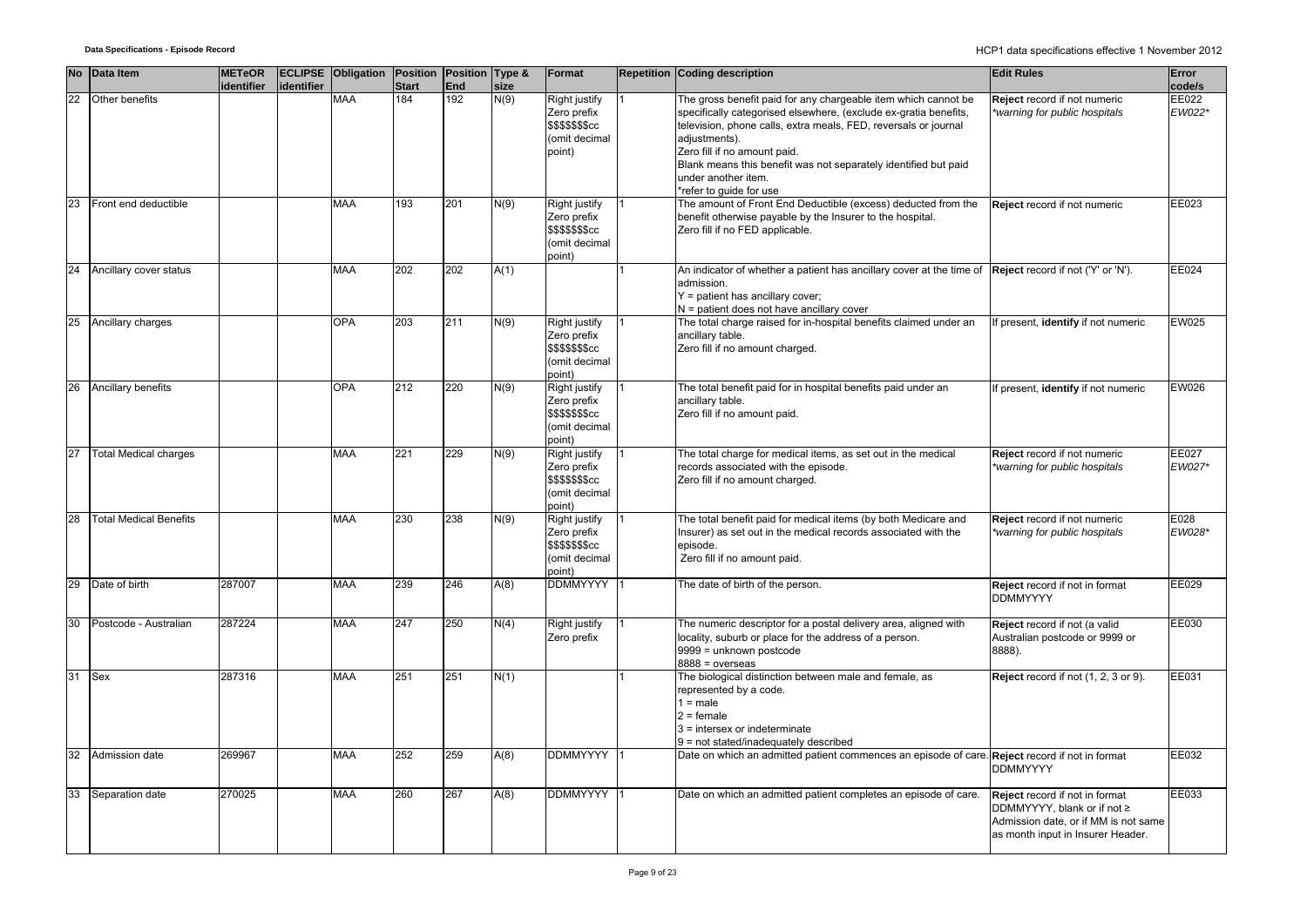| <b>No</b> | Data Item                            | <b>METeOR</b> |            | <b>ECLIPSE</b> Obligation | Position         | Position Type & |      | Format                                                                                                  | <b>Repetition Coding description</b>                                                                                                                                                                                                                                                                                                                                                                                                                                                                                                                                                                                                                                                                                                                                                                        | <b>Edit Rules</b>                                                                                                                                             | Error                                      |
|-----------|--------------------------------------|---------------|------------|---------------------------|------------------|-----------------|------|---------------------------------------------------------------------------------------------------------|-------------------------------------------------------------------------------------------------------------------------------------------------------------------------------------------------------------------------------------------------------------------------------------------------------------------------------------------------------------------------------------------------------------------------------------------------------------------------------------------------------------------------------------------------------------------------------------------------------------------------------------------------------------------------------------------------------------------------------------------------------------------------------------------------------------|---------------------------------------------------------------------------------------------------------------------------------------------------------------|--------------------------------------------|
|           |                                      | identifier    | identifier |                           | <b>Start</b>     | End             | size |                                                                                                         |                                                                                                                                                                                                                                                                                                                                                                                                                                                                                                                                                                                                                                                                                                                                                                                                             |                                                                                                                                                               | code/s                                     |
| 34        | Hospital type                        |               |            | <b>MAA</b>                | 268              | 268             | N(1) |                                                                                                         | The type of hospital where the episode occurred.<br>$1 = \text{public}$<br>$2 = private$<br>$3$ = private day facility<br>$4 =$ public day facility<br>$9 =$ other/unknown                                                                                                                                                                                                                                                                                                                                                                                                                                                                                                                                                                                                                                  | <b>Reject</b> record if not (1, 2, 3, 4, or 9).<br>Identify if Hospital type does not<br>match provider hospital table                                        | EE034<br>EW034                             |
|           | 35 ICU days                          |               |            | <b>MAA</b>                | 269              | 271             | N(3) | Right justify<br>Zero prefix                                                                            | The number of days the patient spent in ICU, NICU or PICU.<br>Zero fill if not applicable.                                                                                                                                                                                                                                                                                                                                                                                                                                                                                                                                                                                                                                                                                                                  | Reject record if not numeric.                                                                                                                                 | EE035.0<br>EW035.0*                        |
|           |                                      |               |            |                           |                  |                 |      |                                                                                                         | *refer to guide for use                                                                                                                                                                                                                                                                                                                                                                                                                                                                                                                                                                                                                                                                                                                                                                                     | Reject record if not zero for day<br>facilities (private or public)<br>*warning for public hospitals                                                          | EE035.1<br>EW035.1*                        |
| 36        | Diagnosis related group              | 391295        |            | <b>OPA</b>                | $\overline{272}$ | 275             | A(4) | Left justify                                                                                            | The DRG code which describes the episode of care.<br>"GEN" = A generated episode not suitable for grouping according<br>to the health Insurer practices.<br>This should be the Health Insurer DRG wherever possible;<br>otherwise the Hospital DRG.                                                                                                                                                                                                                                                                                                                                                                                                                                                                                                                                                         | If present, identify record if not (a<br>valid DRG code for DRG version in<br>item 37 or 'GEN ')                                                              | EW036                                      |
| 37        | <b>DRG</b> version                   |               |            | CON                       | 276              | 277             | A(2) |                                                                                                         | The version of the DRG classification:<br>$31$ = version 3.1<br>$32$ = version $3.2$<br>$42$ = version 4.2<br>$41$ = version 4.1<br>$50$ = version $5.0$<br>$51$ = version $5.1$<br>$52$ = version $5.2$<br>$60$ = version $6.0$<br>$6x = version 6.x$<br>$mn = version m.n$<br>Must be supplied if DRG code provided at item 15.                                                                                                                                                                                                                                                                                                                                                                                                                                                                           | If present, identify record if not valid EW037.0<br>version.<br>Identify if blank and DRG code<br>provided.                                                   | EW037.1                                    |
| 38        | Admission time                       | 269972        |            | <b>MAS</b>                | 278              | 281             | N(4) | hhmm (24<br>hour clock)                                                                                 | Time at which an admitted patient commences an episode of care. <b>Reject</b> record if not in range 0000 -<br>Mandatory for same-day patients.                                                                                                                                                                                                                                                                                                                                                                                                                                                                                                                                                                                                                                                             | 2359 and same-day status is 1.                                                                                                                                | E038                                       |
| 39        | Infant weight, neonate,<br>stillborn | 269938        |            | <b>MAA</b>                | 282              | 285             | N(4) | <b>Right justify</b><br>Zero prefix                                                                     | The first weight, in grams, of the live-born or stillborn baby<br>obtained after birth, or the weight of the neonate or infant on the<br>date admitted if this is different from the date of birth.<br>Weight on the date the infant is admitted should be recorded if the<br>weight is less than or equal to 9000g and age is less than 365<br>days. An entry of 0000 means the patient's age >= 365 days or<br>weight was > 9000 grams.<br>refer to quide for use                                                                                                                                                                                                                                                                                                                                         | Reject record if not numeric<br><b>Identify</b> if weight > 9000g<br><b>Identify</b> if weight $> 0$ and age $> 365$<br>days<br>*warning for public hospitals | EE039.0<br>EW039.0*<br>EW039.1<br>EW039.2* |
| 40        | Hours of mechanical<br>ventilation   |               |            | <b>MAA</b>                | 286              | 289             | N(4) | Right justify<br>Zero prefix                                                                            | The total number of hours (rounded) for which the patient received Reject record if not numeric<br>mechanical ventilation in ICU, NICU, PICU or combined ICU/CCU<br>during the episode.<br>Zero fill if not applicable.                                                                                                                                                                                                                                                                                                                                                                                                                                                                                                                                                                                     | *warning for public hospitals                                                                                                                                 | EE040<br>EW040*                            |
| 41        | Mode of separation                   | 270094        |            | <b>MAA</b>                | 290              | 291             | N(2) | Left justify and 1<br>follow with<br>space<br>(may also<br>submit in old<br>format with<br>zero prefix) | Status at separation of person (discharge/transfer/death) and<br>place to which person is released, as represented by a code.<br>1 = discharge/transfer to an(other) acute hospital<br>2 = discharge/transfer to a residential aged care service, unless<br>this is the usual place of residence<br>3 = discharge/transfer to an(other) psychiatric hospital<br>4 = discharge/transfer to other health care accommodation<br>(includes mothercraft hospitals)<br>5 = statistical discharge-type change<br>6 = left against medical advice/discharge at own risk<br>7 = statistical discharge from leave<br>$8 =$ died<br>9 = other (includes discharge to usual residence, own<br>accommodation or welfare institution (includes prisons, hostels<br>and group homes providing primarily welfare services)) | <b>Reject</b> record if not (01, 02, 03, 04,<br>05, 06, 07, 08, 09, 1, 2, 3, 4, 5, 6, 7, 8<br>or 9).                                                          | EE041                                      |
| 42        | Separation time                      | 270026        |            | <b>MAS</b>                | 292              | 295             | N(4) | hhmm (24<br>hour clock)                                                                                 | Time at which an admitted patient completes an episode of care.<br>Conditional item - mandatory for same-day patients                                                                                                                                                                                                                                                                                                                                                                                                                                                                                                                                                                                                                                                                                       | Reject record if not in range 0000 -<br>2359 and same-day status is 1.                                                                                        | <b>EE042</b>                               |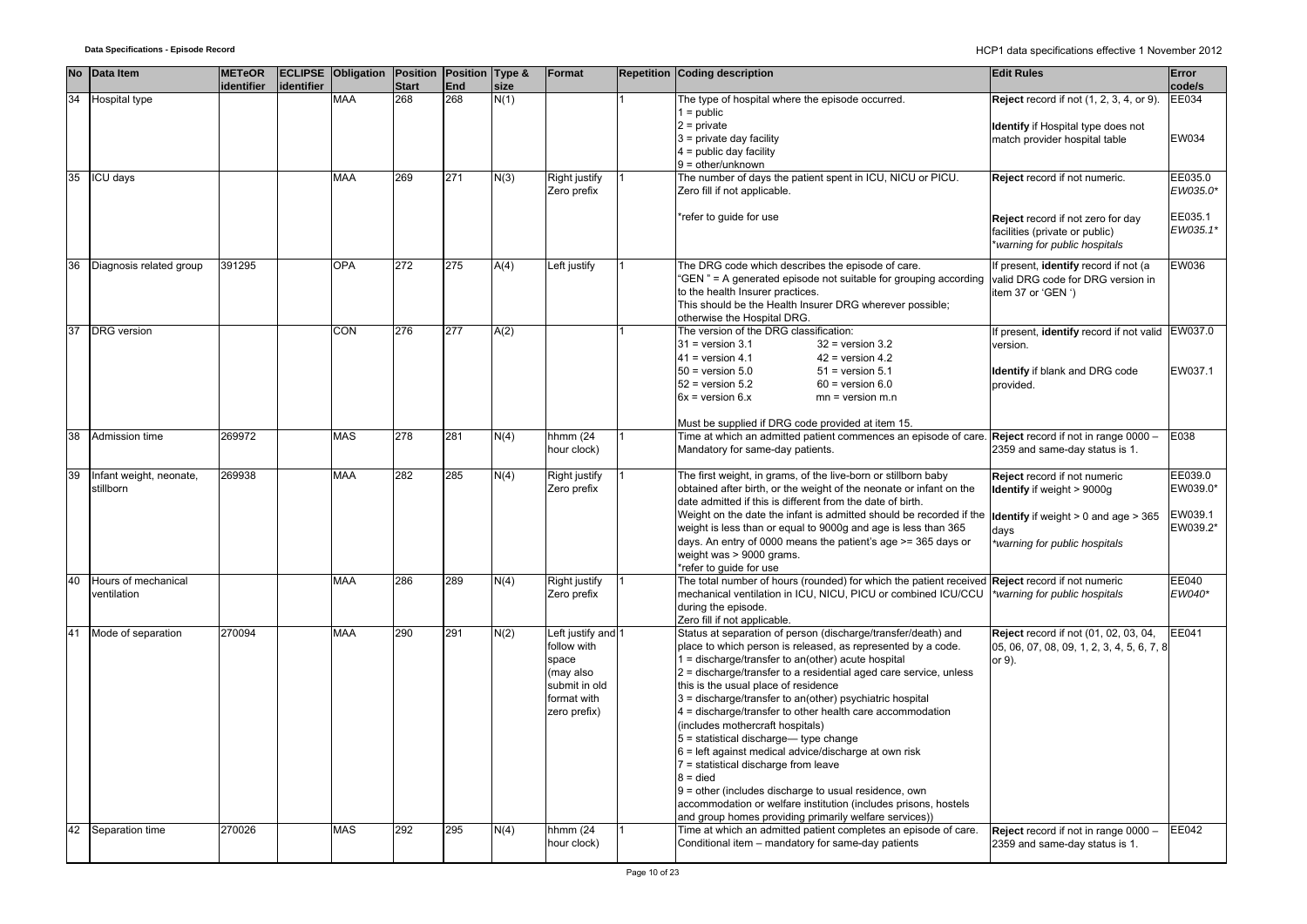|    | No Data Item               | <b>METeOR</b> |             | <b>ECLIPSE Obligation Position</b> |              | Position Type & |      | Format                                                                   | <b>Repetition Coding description</b>                                                                                                                                                                                                                                                                                                                                                                                                                                                                                                                                                                                                                                                                                                                                                                                                                                                                                                                 | <b>Edit Rules</b>                                                                                                                 | Error              |
|----|----------------------------|---------------|-------------|------------------------------------|--------------|-----------------|------|--------------------------------------------------------------------------|------------------------------------------------------------------------------------------------------------------------------------------------------------------------------------------------------------------------------------------------------------------------------------------------------------------------------------------------------------------------------------------------------------------------------------------------------------------------------------------------------------------------------------------------------------------------------------------------------------------------------------------------------------------------------------------------------------------------------------------------------------------------------------------------------------------------------------------------------------------------------------------------------------------------------------------------------|-----------------------------------------------------------------------------------------------------------------------------------|--------------------|
|    |                            | identifier    | lidentifier |                                    | <b>Start</b> | End             | size |                                                                          |                                                                                                                                                                                                                                                                                                                                                                                                                                                                                                                                                                                                                                                                                                                                                                                                                                                                                                                                                      |                                                                                                                                   | code/s             |
| 43 | Source of referral         |               |             | <b>MAA</b>                         | 296          | 296             | N(1) |                                                                          | The facility from which the patient was referred:<br>$0 = Born$ in hospital<br>1 = Admitted patient transferred from another hospital<br>$2$ = Statistical admission – care type change<br>4 = from Accident/Emergency<br>5 = from Community Health service;<br>$6$ = from Outpatients department<br>$7 = from Nursing home$<br>$8 = by outside medical practitioner$<br>$9 = Other$                                                                                                                                                                                                                                                                                                                                                                                                                                                                                                                                                                 | Reject record if not (0, 1, 2, 4, 5, 6, 7, EE043<br>8 or 9).                                                                      |                    |
| 44 | Care Type                  | 270174        |             | <b>MAA</b>                         | 297          | 299             | N(3) | Left justify two 1<br>digit codes<br>and follow<br>with a blank<br>space | The overall nature of a clinical service provided to an admitted<br>patient during an episode of care (admitted care), or the type of<br>service provided by the hospital for boarders or posthumous organ [90 or 100)<br>procurement (other care), as represented by a code.<br>$10 =$ Acute care<br>20 = Rehabilitation care<br>21 = Rehabilitation care delivered in a designated unit<br>22 = Rehabilitation care according to a designated program<br>23 = Rehabilitation care is the principle clinical intent<br>30 = Palliative care<br>31 = Palliative care delivered in a designated unit<br>32 = Palliative care according to a designated program<br>33 = Palliative care is the principle clinical intent<br>40 = Geriatric Evaluation and management<br>50 = Psychogeriatric care<br>60 = Maintenance care<br>$70$ = Newborn care<br>80 = Other admitted patient care<br>90 = Organ procurement - posthumous<br>100 = Hospital boarder | Reject record if not (10, 20, 21, 22,<br>23, 30, 31, 32, 33, 40, 50, 60, 70, 80,                                                  | <b>EE044</b>       |
| 45 | Total leave days           | 270251        |             | <b>MAA</b>                         | 300          | 303             | N(4) | Right justify<br>Zero prefix                                             | Sum of the length of leave (date returned from leave minus date<br>went on leave) for all periods within the hospital stay.<br>Zero fill if not applicable.                                                                                                                                                                                                                                                                                                                                                                                                                                                                                                                                                                                                                                                                                                                                                                                          | Reject record if not numeric.                                                                                                     | <b>EE045</b>       |
| 46 | Non-Certified days of stay |               |             | <b>MAO</b>                         | 304          | 307             | N(4) | Right justify<br>Zero prefix                                             | The number of days spent in the hospital, without certification, that<br>exceeded 35 days.<br>Zero fill if not applicable.<br>Mandatory for private hospitals and private day facilities.                                                                                                                                                                                                                                                                                                                                                                                                                                                                                                                                                                                                                                                                                                                                                            | If present, reject record if not<br>numeric.<br>Reject record if blank and hospital<br>type is (private or private day facility). | EE046.0<br>EE046.1 |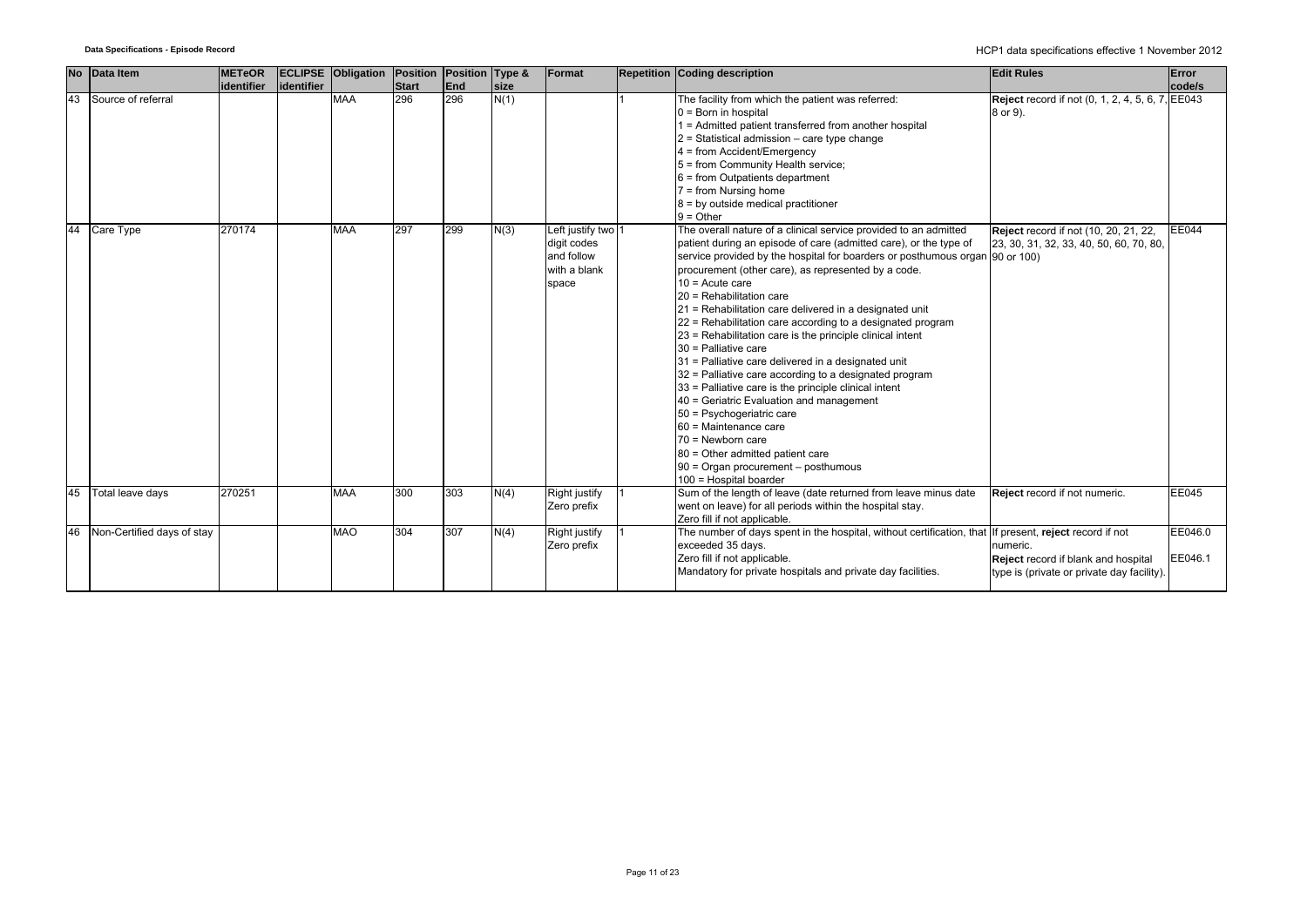| <b>No</b> | Data Item            | <b>METeOR</b><br>identifier | identifier | <b>ECLIPSE Obligation Position</b> | <b>Start</b> | Position Type &<br>End | size | Format                                                                          |    | <b>Repetition Coding description</b>                                                                                                                                                                                                                                                                                                                                                                                                                                                                                                                                                                                                                                                                                                                                                                                                                                                                          | <b>Edit Rules</b>                                                                                                                                         | Error<br>code/s |
|-----------|----------------------|-----------------------------|------------|------------------------------------|--------------|------------------------|------|---------------------------------------------------------------------------------|----|---------------------------------------------------------------------------------------------------------------------------------------------------------------------------------------------------------------------------------------------------------------------------------------------------------------------------------------------------------------------------------------------------------------------------------------------------------------------------------------------------------------------------------------------------------------------------------------------------------------------------------------------------------------------------------------------------------------------------------------------------------------------------------------------------------------------------------------------------------------------------------------------------------------|-----------------------------------------------------------------------------------------------------------------------------------------------------------|-----------------|
| 47        | Principal diagnosis  | 391326                      |            | <b>MAA</b>                         | 308          | 313                    | A(6) | <b>NANNNN</b><br>Left justify<br>Strip hyphen,<br>dots &<br>morphology<br>codes |    | Each entry should consist of:<br>one (1) digit that represents the Condition Onset Flag code<br>five (5) alphanumeric characters that represent the principal<br>diagnosis code<br>Condition Onset Flag - A qualifier for each coded diagnosis to                                                                                                                                                                                                                                                                                                                                                                                                                                                                                                                                                                                                                                                             | If present, reject if not a valid ICD-10-EE047.0<br>AM principal diagnosis code<br>Reject if blank and private hospital or EE047.1<br>contracted episode. |                 |
|           |                      |                             |            |                                    |              |                        |      |                                                                                 |    | indicate the onset of the condition relative to the beginning of the<br>episode of care, as represented by a code.<br>1 = condition with onset during the episode of admitted patient<br>care<br>$2$ = condition not noted as arising during the episode of admitted                                                                                                                                                                                                                                                                                                                                                                                                                                                                                                                                                                                                                                          | Identify if blank and public hospital<br>or non-contracted episode.<br>Identify if Care Type = $(20, 21, 22 \text{ or } E W 047.1$<br>23) and not Z50.?   | <b>EW047</b>    |
|           |                      |                             |            |                                    |              |                        |      |                                                                                 |    | patient care<br>$9 = not reported$<br>Principal Diagnosis - The diagnosis established after study to be<br>chiefly responsible for occasioning an episode of admitted patient<br>care, an episode of residential care or an attendance at the health                                                                                                                                                                                                                                                                                                                                                                                                                                                                                                                                                                                                                                                          | <b>Identify</b> if Care Type = 60 and not<br>(Z74.2 or Z75.?)                                                                                             | EW047.2         |
|           |                      |                             |            |                                    |              |                        |      |                                                                                 |    | care establishment, as represented by a code.<br>The principal diagnosis should be reported in the most current<br>version of ICD-10-AM and selected according to the National<br>Coding Standards.                                                                                                                                                                                                                                                                                                                                                                                                                                                                                                                                                                                                                                                                                                           |                                                                                                                                                           |                 |
| 48        | Additional diagnosis | 391322                      |            | <b>MAA</b>                         | 314          | 607                    | A(6) | <b>NANNNN</b><br>Left justify<br>Strip hyphen,<br>dots &<br>morphology<br>codes | 49 | Each entry should consist of:<br>one (1) digit that represents the Condition Onset Flag code<br>five (5) alphanumeric characters that represent the additional<br>diagnosis code<br>Condition Onset Flag - A qualifier for each coded diagnosis to<br>indicate the onset of the condition relative to the beginning of the<br>episode of care, as represented by a code.<br>1 = condition with onset during the episode of admitted patient<br>care<br>$2$ = condition not noted as arising during the episode of admitted<br>patient care<br>$9 = not reported$<br>Additional diagnosis - A condition or complaint either coexisting<br>with the principal diagnosis or arising during the episode of<br>admitted patient care, episode of residential care or attendance at<br>a health care establishment, as represented by a code.<br>Blank means no additional diagnosis codes (or not 49 repetitions). | Reject if not (a valid ICD-10-AM code EE048<br>or blank).<br><b>Identify</b> if the same as 'Principal<br>Diagnosis Code'                                 | <b>EW048</b>    |
| 49        | Procedure            | 391349                      |            | <b>MAA</b>                         | 608          | 957                    | A(7) | <b>NNNNNNN</b><br>Left justify<br>Strip hyphen                                  | 50 | A clinical intervention represented by a code that:<br>is surgical in nature, and/or<br>carries a procedural risk, and/or<br>carries an anaesthetic risk, and/or<br>requires specialised training, and/or<br>requires special facilities or equipment only available in an acute<br>care setting.<br>Blank means no ICD-10-AM procedure codes (or not 50<br>repetitions)                                                                                                                                                                                                                                                                                                                                                                                                                                                                                                                                      | Reject if not (a valid ICD-10-AM code EE049<br>or blank)                                                                                                  |                 |
| 50        | Same-day status      |                             |            | <b>MAA</b>                         | 958          | 958                    | N(1) |                                                                                 |    | An indicator of whether the patient was admitted to the facility for<br>an overnight stay.<br>$0$ = patient with a valid arrangement allowing for overnight stay for<br>procedure normally performed on a same-day basis.<br>$1 = same-day patient;$<br>$2$ = overnight patient (other than type 0 above)                                                                                                                                                                                                                                                                                                                                                                                                                                                                                                                                                                                                     | Reject record if not (0, 1 or 2).                                                                                                                         | EE050           |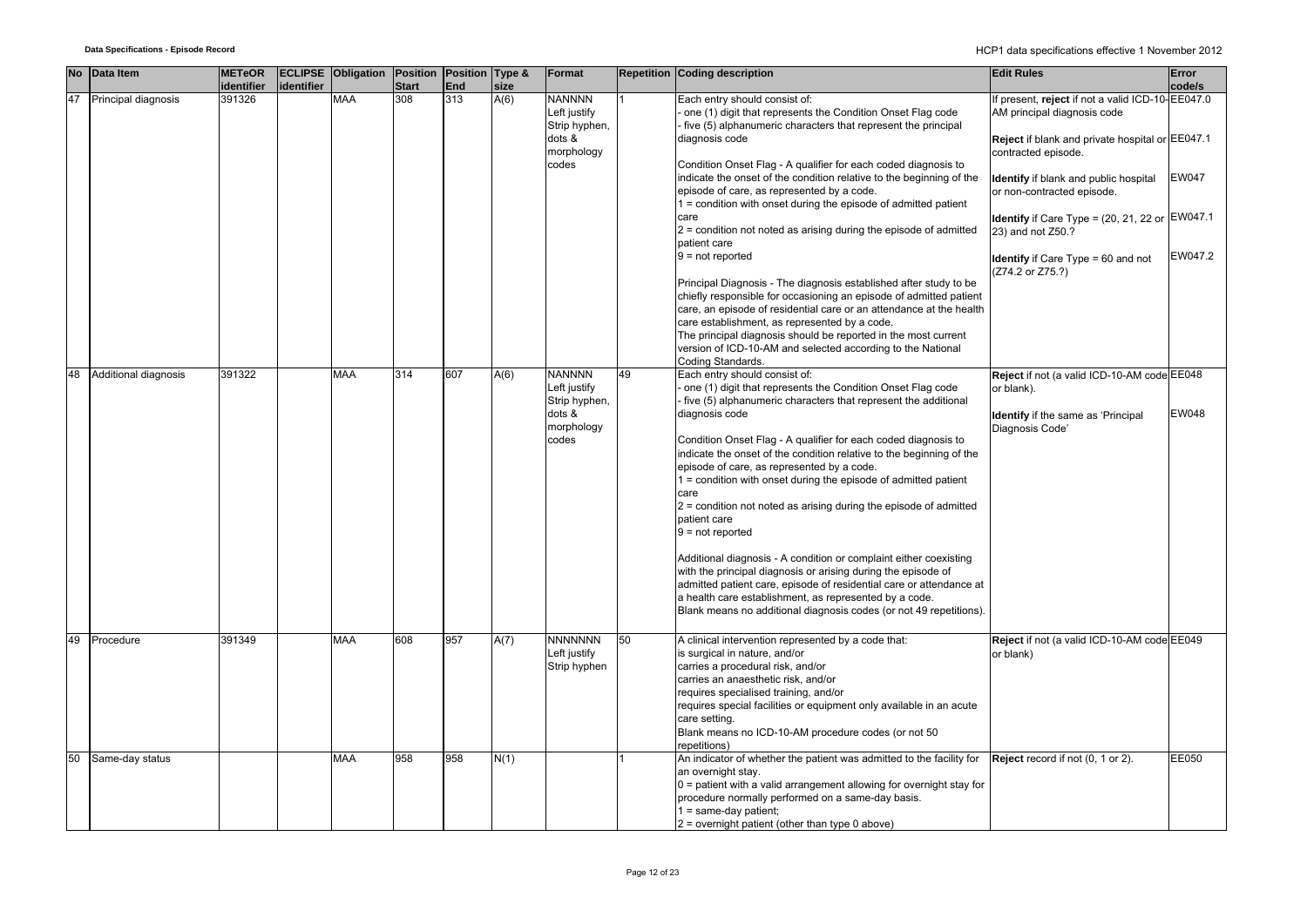**Data Specifications - Episode Record** HCP1 data specifications effective 1 November 2012

|    | No Data Item                       | <b>METeOR</b> |            | <b>ECLIPSE Obligation Position Position Type &amp;</b> |                     |            |               | Format                       |   | <b>Repetition Coding description</b>                                                                            | <b>Edit Rules</b>                                                     | Error                  |
|----|------------------------------------|---------------|------------|--------------------------------------------------------|---------------------|------------|---------------|------------------------------|---|-----------------------------------------------------------------------------------------------------------------|-----------------------------------------------------------------------|------------------------|
| 51 |                                    | identifier    | identifier | <b>OAM</b>                                             | <b>Start</b><br>959 | End<br>972 | size<br>A(14) |                              |   | A valid Medical Benefits Schedule item according to the relevant                                                |                                                                       | code/s<br><b>EE051</b> |
|    | Principal MBS item<br>number       |               |            |                                                        |                     |            |               | Left justify                 |   |                                                                                                                 | If present, reject record if not a valid                              |                        |
|    |                                    |               |            |                                                        |                     |            |               |                              |   | MBS Schedule valid for the MBS date (Item 52).<br>Blank means there was no applicable MBS or a public hospital. | MBS item from the relevant MBS<br>Schedule valid for the service date |                        |
|    |                                    |               |            |                                                        |                     |            |               |                              |   | refer to quide for use.                                                                                         | $($ ltem 52 $)$                                                       |                        |
|    | 52 Principal Item Date             |               |            | <b>MAO</b>                                             | 973                 | 980        |               | DDMMYYYY 11                  |   | The date on which;                                                                                              |                                                                       | EE052.0                |
|    |                                    |               |            |                                                        |                     |            | A(8)          |                              |   | i) the principal MBS item (item 51) was carried out,                                                            | If present, reject record if not in<br>format DDMMYYYY.               |                        |
|    |                                    |               |            |                                                        |                     |            |               |                              |   |                                                                                                                 | Reject record if date is before                                       | EE052.1                |
|    |                                    |               |            |                                                        |                     |            |               |                              |   | ii) (if item 51 is blank), the first Miscellaneous Service Code (item                                           | admission date or after discharge                                     |                        |
|    |                                    |               |            |                                                        |                     |            |               |                              |   | 68) was carried out.                                                                                            | date                                                                  |                        |
|    |                                    |               |            |                                                        |                     |            |               |                              |   |                                                                                                                 | Reject record if blank and item 51 is                                 | EE052.2                |
|    |                                    |               |            |                                                        |                     |            |               |                              |   | Conditional item - Mandatory for private hospitals and private day                                              | populated and hospital type is private                                |                        |
|    |                                    |               |            |                                                        |                     |            |               |                              |   | facilities where principal MBS (item 51) is populated.                                                          | or private day facility.                                              |                        |
| 53 | Minutes of operating               | 270350        |            | <b>MAO</b>                                             | 981                 | 984        | N(4)          | Right justify                |   | Total time, in minutes, spent by a patient in operating theatres                                                | If present, reject record if not                                      | EE053                  |
|    | theatre time                       |               |            |                                                        |                     |            |               | Zero prefix                  |   | during current episode of hospitalisation.                                                                      | numeric.                                                              |                        |
|    |                                    |               |            |                                                        |                     |            |               | minutes                      |   | Should be populated if surgical ADA code provided in                                                            |                                                                       |                        |
|    |                                    |               |            |                                                        |                     |            |               |                              |   | Miscellaneous Service Code field (item 68).                                                                     | Identify record if blank and hospital                                 | EW053                  |
|    |                                    |               |            |                                                        |                     |            |               |                              |   | Must be filled with 0000 if no time spent in operating theatre.                                                 | type is private or private day facility                               |                        |
|    |                                    |               |            |                                                        |                     |            |               |                              |   | Blank means there was no applicable MBS Item or a public                                                        | and item 51 or item 68 is populated.                                  |                        |
|    |                                    |               |            |                                                        |                     |            |               |                              |   | hospital.                                                                                                       |                                                                       |                        |
|    |                                    |               |            |                                                        |                     |            |               |                              |   | *refer to guide for use                                                                                         |                                                                       |                        |
|    |                                    |               |            |                                                        |                     |            |               |                              |   | Conditional item - Mandatory for private hospitals and private day                                              |                                                                       |                        |
|    |                                    |               |            |                                                        |                     |            |               |                              |   | facilities where principal MBS (item 51) or Miscellaneous Service                                               |                                                                       |                        |
|    |                                    |               |            |                                                        |                     |            |               |                              |   | Code (item 68) is populated.                                                                                    |                                                                       |                        |
| 54 | Secondary MBS item                 |               |            | <b>MAO</b>                                             | 985                 | 1110       | A(14)         | Left justify                 | 9 | Additional MBS item numbers are all MBS items performed in                                                      | f present, reject record if not (a valid EE054                        |                        |
|    | numbers                            |               |            |                                                        |                     |            |               |                              |   | theatre/procedure room/ angiography suite, which are not the                                                    | MBS item number from the relevant                                     |                        |
|    |                                    |               |            |                                                        |                     |            |               |                              |   | principal MBS.                                                                                                  | MBS Schedule(s) current during the                                    |                        |
|    |                                    |               |            |                                                        |                     |            |               |                              |   | Blank means that there was no additional item or code (or not 9                                                 | episode)                                                              |                        |
| 55 | Number of days of hospital 270305  |               |            | <b>MAO</b>                                             | 1111                | 1114       |               |                              |   | repetitions).<br>The number of hospital-in-the-home days occurring within an                                    |                                                                       | EE055                  |
|    | in-the-home care                   |               |            |                                                        |                     |            | N(4)          | Right justify<br>Zero prefix |   | episode of care for an admitted patient.                                                                        | Reject record if not numeric.                                         |                        |
|    |                                    |               |            |                                                        |                     |            |               |                              |   | Calculate with reference to the date of admission, date of                                                      |                                                                       | <b>EW055</b>           |
|    |                                    |               |            |                                                        |                     |            |               |                              |   | separation, leave days and any date(s) of change between                                                        | <b>Identify</b> if item not = (HITH<br>Completed date - HITH          |                        |
|    |                                    |               |            |                                                        |                     |            |               |                              |   | hospital and hospital-in-the-home accommodation.                                                                | Commencement Date)                                                    |                        |
|    |                                    |               |            |                                                        |                     |            |               |                              |   | Zero fill if not applicable.                                                                                    |                                                                       |                        |
|    |                                    |               |            |                                                        |                     |            |               |                              |   | refer to definitions.                                                                                           |                                                                       |                        |
| 56 | Total psychiatric care days 270300 |               |            | <b>MAA</b>                                             | 1115                | 1119       | N(5)          | Right justify                |   | The sum of the number of days or part days of stay that the person <b>Reject</b> if not numeric.                |                                                                       | EE056                  |
|    |                                    |               |            |                                                        |                     |            |               | Zero prefix                  |   | received care as an admitted patient or resident within a                                                       |                                                                       |                        |
|    |                                    |               |            |                                                        |                     |            |               |                              |   | designated psychiatric unit, minus the sum of leave days occurring                                              |                                                                       |                        |
|    |                                    |               |            |                                                        |                     |            |               |                              |   | during the stay within the designated unit.                                                                     |                                                                       |                        |
|    |                                    |               |            |                                                        |                     |            |               |                              |   | Zero fill if not applicable.                                                                                    |                                                                       |                        |
| 57 | Mental health legal status 270351  |               |            | <b>MAO</b>                                             | 1120                | 1120       | N(1)          |                              |   | Whether a person is treated on an involuntary basis under the                                                   | If present, reject record if not (1, 2, 3, EE057.0                    |                        |
|    |                                    |               |            |                                                        |                     |            |               |                              |   | relevant state or territory mental health legislation, at any time                                              | or $8$ ).                                                             |                        |
|    |                                    |               |            |                                                        |                     |            |               |                              |   | during an episode of admitted patient care, an episode of                                                       |                                                                       |                        |
|    |                                    |               |            |                                                        |                     |            |               |                              |   | residential care or treatment of a patient/client by a community                                                | Reject record if blank and hospital                                   | EE057.1                |
|    |                                    |               |            |                                                        |                     |            |               |                              |   | based service during a reporting period, as represented by a code                                               | type is (private or private day facility).                            |                        |
|    |                                    |               |            |                                                        |                     |            |               |                              |   | Involuntary patients are persons who are detained in hospital or                                                |                                                                       |                        |
|    |                                    |               |            |                                                        |                     |            |               |                              |   | compulsorily treated in the community under mental health                                                       |                                                                       |                        |
|    |                                    |               |            |                                                        |                     |            |               |                              |   | legislation for the purpose of assessment or provision of                                                       |                                                                       |                        |
|    |                                    |               |            |                                                        |                     |            |               |                              |   | appropriate treatment or care.                                                                                  |                                                                       |                        |
|    |                                    |               |            |                                                        |                     |            |               |                              |   | $1 =$ Involuntary patient                                                                                       |                                                                       |                        |
|    |                                    |               |            |                                                        |                     |            |               |                              |   | $2 =$ Voluntary patient                                                                                         |                                                                       |                        |
|    |                                    |               |            |                                                        |                     |            |               |                              |   | 3 = Not permitted to be reported under the laws of a State or                                                   |                                                                       |                        |
|    |                                    |               |            |                                                        |                     |            |               |                              |   | Territory                                                                                                       |                                                                       |                        |
|    |                                    |               |            |                                                        |                     |            |               |                              |   | $8 = Not applicable$                                                                                            |                                                                       |                        |
|    |                                    |               |            |                                                        |                     |            |               |                              |   |                                                                                                                 |                                                                       |                        |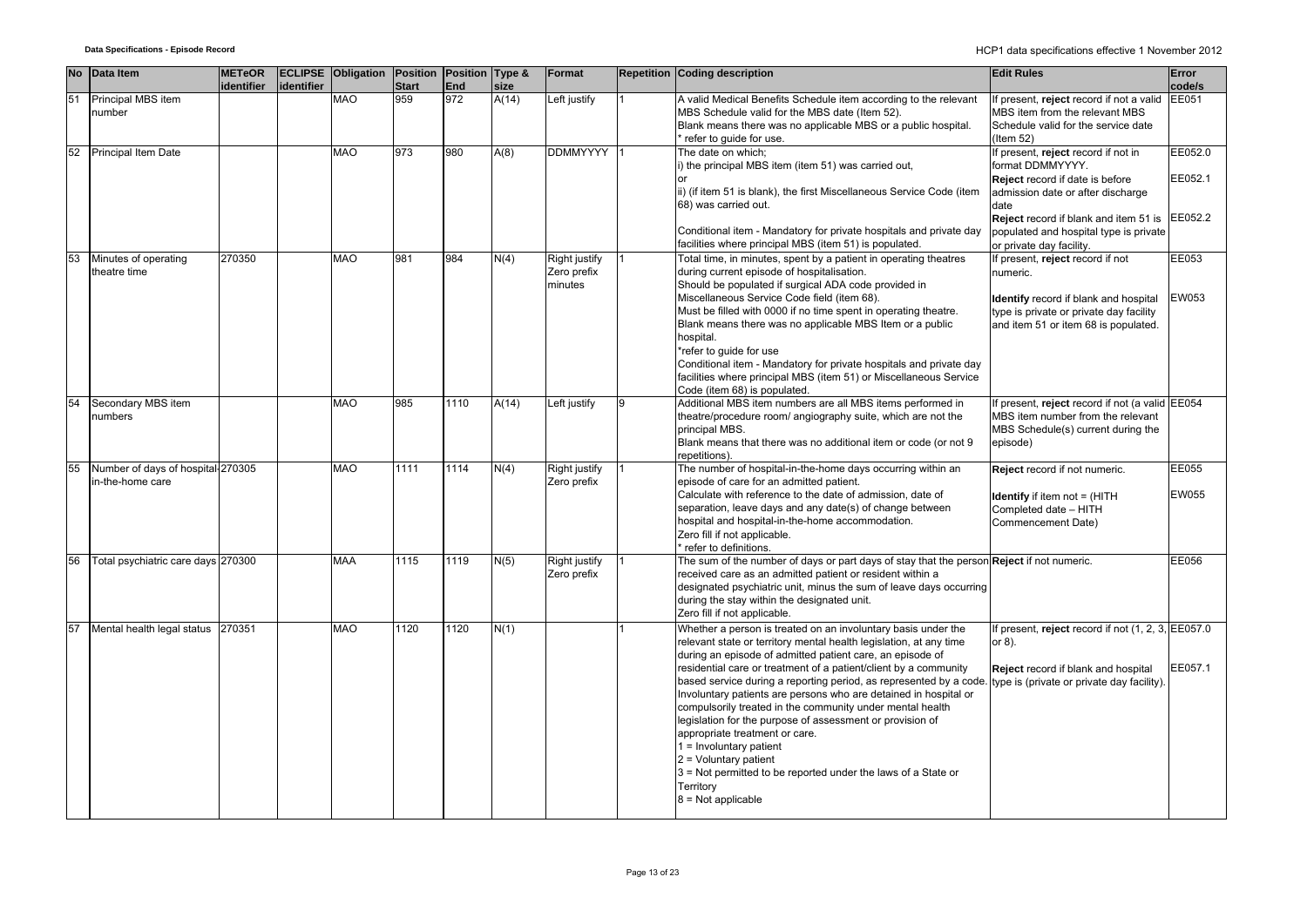|    | No Data Item                                             | <b>METeOR</b> |            | <b>ECLIPSE Obligation Position Position Type &amp;</b> |              |      |      | Format                         | <b>Repetition Coding description</b>                                                                                                                                                                                                                                                                                                                                                                                                                                                                                                                                                                                                | <b>Edit Rules</b>                                                                                                     | Error              |
|----|----------------------------------------------------------|---------------|------------|--------------------------------------------------------|--------------|------|------|--------------------------------|-------------------------------------------------------------------------------------------------------------------------------------------------------------------------------------------------------------------------------------------------------------------------------------------------------------------------------------------------------------------------------------------------------------------------------------------------------------------------------------------------------------------------------------------------------------------------------------------------------------------------------------|-----------------------------------------------------------------------------------------------------------------------|--------------------|
|    |                                                          | identifier    | identifier |                                                        | <b>Start</b> | End  | size |                                |                                                                                                                                                                                                                                                                                                                                                                                                                                                                                                                                                                                                                                     |                                                                                                                       | code/s             |
| 58 | <b>ICU hours</b>                                         |               |            | <b>OPA</b>                                             | 1121         | 1124 | N(4) | Right justify<br>Zero prefix   | The number of hours spent by the patient in an ICU, NICU or<br>PICU.<br>Zero fill if not applicable.<br>*refer to quide for use                                                                                                                                                                                                                                                                                                                                                                                                                                                                                                     | If present, identify if not numeric.                                                                                  | <b>EW058</b>       |
| 59 | Urgency of admission                                     | 269986        |            | <b>MAA</b>                                             | 1125         | 1125 | N(1) |                                | Whether the admission has an urgency status assigned and, if so, $\sqrt{Reject}$ if not (1, 2, 3 or 9)<br>whether admission occurred on an emergency basis, as<br>represented by a code.<br>1 = Urgency status assigned - Emergency<br>2 = Urgency status assigned - Elective<br>3 = Urgency status not assigned<br>9 = Not known/not reported                                                                                                                                                                                                                                                                                      |                                                                                                                       | <b>EE059</b>       |
| 60 | Inter-hospital contracted<br>patient                     | 270409        |            | <b>MAO</b>                                             | 1126         | 1126 | N(1) |                                | An episode of care for an admitted patient whose treatment and/or If present, reject if not (1, 2, 3 or 9).<br>care is provided under an arrangement between a hospital<br>purchaser of hospital care (contracting hospital) and a provider of Reject if blank and hospital type is<br>an admitted service (contracted hospital), and for which the activity (private or private day facility).<br>is recorded by both hospitals, as represented by a code.<br>1 = Inter-Hospital contracted patient from public sector;<br>2 = Inter-Hospital contracted patient from private sector<br>$3$ = Not contracted<br>$9 = Not reported$ |                                                                                                                       | EE060.0<br>EE060.1 |
| 61 | Palliative care Status                                   |               |            | <b>MAO</b>                                             | 1127         | 1127 | N(1) |                                | An indication of whether the episode involved palliative care:<br>1 = patient required palliative care during episode<br>2 = no palliative care required during episode<br>Mandatory for private hospitals & private day facilities.<br>This item is required because some States do not statistically<br>discharge to palliative care.<br>refer to quide for use.                                                                                                                                                                                                                                                                  | If present, identify if not (1 or 2).<br>Identify if blank and hospital type is<br>(private or private day facility). | EW061.0<br>EW061.1 |
| 62 | Re-admission within 28<br>days                           |               |            | <b>MAA</b>                                             | 1128         | 1128 | N(1) |                                | An indicator of the re-admission of a patient to hospital within 28<br>days of previous discharge for treatment of a similar or related<br>condition.<br>1 = Unplanned re-admission and patient previously treated in this<br>hospital<br>2 = Unplanned re-admission and patient previously treated in<br>another hospital<br>3 = Planned re-admission from this or another hospital<br>$8$ = Not applicable/not known<br>Note: do not include transfers from another hospital as re-<br>admissions                                                                                                                                 | <b>Reject</b> if not (1,2,3 or 8)                                                                                     | EE062              |
| 63 | Unplanned theatre visit<br>during episode                |               |            | <b>MAA</b>                                             | 1129         | 1129 | N(1) |                                | An indicator of whether the patient required a theatre visit which<br>was not anticipated or planned at the time of admission:<br>1 = Unplanned theatre visit<br>$2$ = No unplanned theatre visit                                                                                                                                                                                                                                                                                                                                                                                                                                   | Reject if not (1 or 2)                                                                                                | EE063              |
| 64 | Provider number of<br>hospital from which<br>transferred |               |            | MAA                                                    | 1130         | 1137 | A(8) | <b>NNNNNNNA</b><br>(uppercase) | The Commonwealth-issued hospital provider number for the<br>hospital from which a patient has been transferred (Provider<br>number required only when HCP item number 43 is reported as:<br>1- Admitted patient transferred from another hospital)<br>Blank fill if no hospital transfer.<br>Overseas hospitals to be coded as OVERSEAS                                                                                                                                                                                                                                                                                             | Reject if not (a valid 8 character<br>Commonwealth provider number or<br>blank)                                       | EE064              |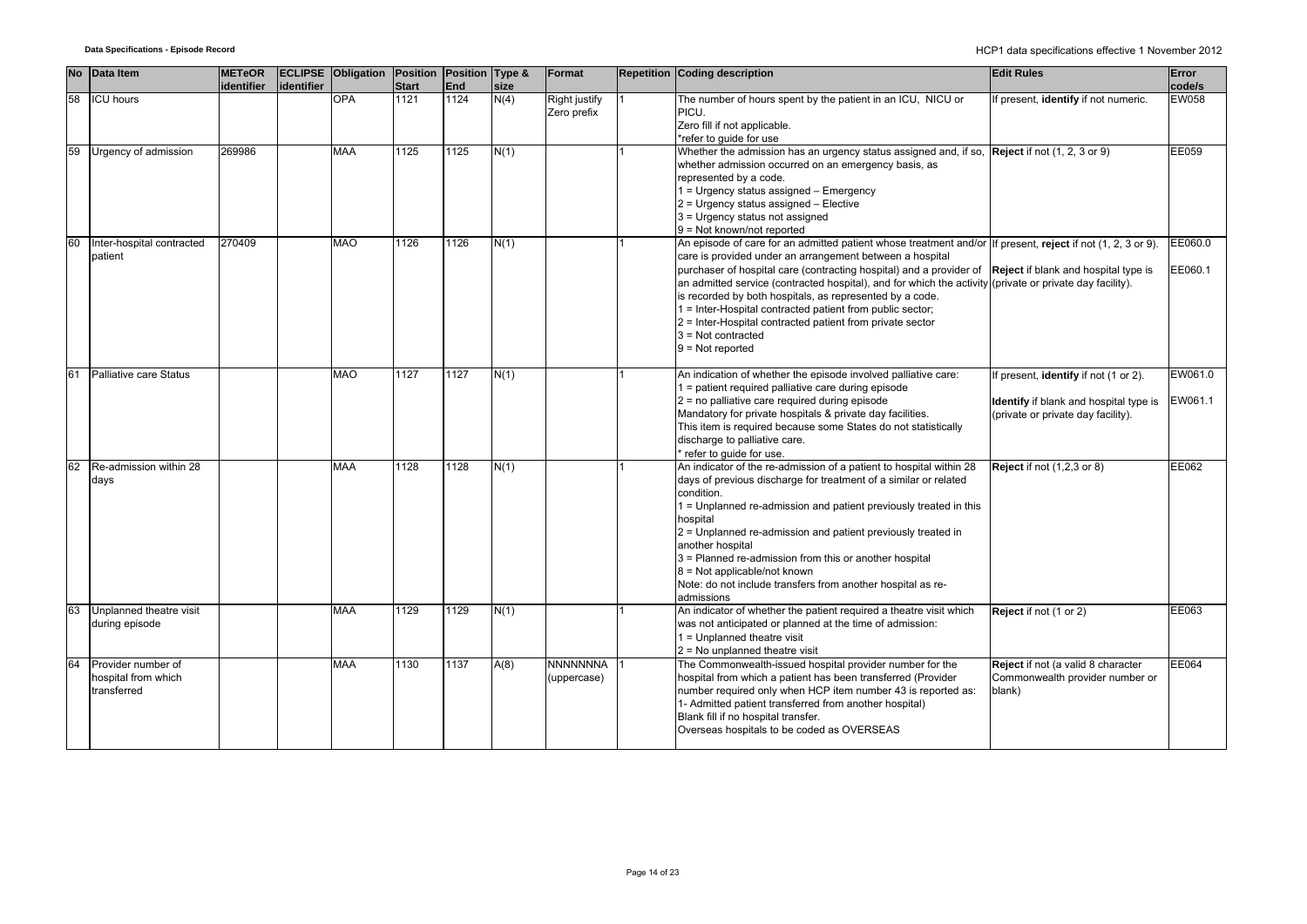|                 | No Data Item                                           | <b>METeOR</b><br>identifier | identifier | <b>ECLIPSE Obligation Position Position Type &amp;</b> | <b>Start</b> | End  | size  | <b>Format</b>                                                               |    | <b>Repetition Coding description</b>                                                                                                                                                                                                                                                                                                                                                                                                                                                              | <b>Edit Rules</b>                                                               | Error<br>code/s |
|-----------------|--------------------------------------------------------|-----------------------------|------------|--------------------------------------------------------|--------------|------|-------|-----------------------------------------------------------------------------|----|---------------------------------------------------------------------------------------------------------------------------------------------------------------------------------------------------------------------------------------------------------------------------------------------------------------------------------------------------------------------------------------------------------------------------------------------------------------------------------------------------|---------------------------------------------------------------------------------|-----------------|
| 65              | Provider number of<br>hospital to which<br>transferred |                             |            | <b>MAA</b>                                             | 1138         | 1145 | A(8)  | NNNNNNNA<br>(uppercase)                                                     |    | The Commonwealth hospital provider number for the hospital to<br>which a patient has been transferred.<br>Blank fill if no hospital transfer (Provider number required only<br>when HCP item number 41 is reported as:<br>1 = Discharge/transfer to an(other) acute hospital, or<br>3 = Discharge/transfer to a(nother) psychiatric hospital or<br>4 = Discharge/transfer to another health care accommodation<br>(includes mothercraft hospitals))<br>Overseas hospitals to be coded as OVERSEAS | Reject if not (a valid 8 character<br>Commonwealth provider number or<br>blank) | EE065           |
| 66              | Discharge intention on<br>admission                    |                             |            | <b>OPA</b>                                             | 1146         | 1146 | N(1)  |                                                                             |    | The intended mode of separation at time of admission:<br>1 = Discharge to an(other) acute hospital<br>2 = Discharge to a nursing home<br>3 = Discharge to a psychiatric hospital<br>4 = Discharge to palliative care unit/hospice<br>5 = Discharge to other health care accommodation<br>$8 = To pass away$<br>9 = Discharge to usual residence                                                                                                                                                   | If present, identify if not (1, 2, 3, 4, 5, EW066<br>8 or 9)                    |                 |
| 67              | Person Identifier                                      |                             |            | MAA                                                    | 1147         | 1167 | A(21) | eft justify                                                                 |    | This is an Insurer-specific person identifier, unique within an<br>establishment or agency, regardless of any change in<br>membership.                                                                                                                                                                                                                                                                                                                                                            | Reject record if blank                                                          | EE067           |
| 68              | Miscellaneous Service<br>Codes                         |                             |            | MAO                                                    | 1168         | 1277 | A(11) | eft justify                                                                 | 10 | Any miscellaneous service codes (i.e. non MBS items or<br>Australian Dental Association codes) used for billing.<br>Up to 10 codes may be entered.<br>Blank means that there were no miscellaneous service codes or<br>not 10 repetitions.                                                                                                                                                                                                                                                        |                                                                                 |                 |
| 69              | Hospital-in-the-home care<br>Charges                   |                             |            | <b>MAA</b>                                             | 1278         | 1286 | N(9)  | Right justify<br>Zero prefix<br>\$\$\$\$\$\$\$cc<br>(omit decimal<br>point) |    | The gross charge raised for hospital-in-the-home care service<br>(include ex-gratia and HITH patient portion charges).<br>Zero fill if no amount charged.<br>Blank means this charge was not separately identified but charged<br>under another item.                                                                                                                                                                                                                                             | Reject record if not numeric                                                    | EE069           |
| 70              | Hospital-in-the-home care<br><b>Benefits</b>           |                             |            | MAA                                                    | 1287         | 1295 | N(9)  | Right justify<br>Zero prefix<br>\$\$\$\$\$\$cc<br>(omit decimal<br>point)   |    | The gross benefits paid for hospital-in-the-home care service<br>(include ex-gratia HITH benefits).<br>Blank means this benefit was not separately identified but paid<br>under another item.<br>Zero fill if no amount paid.                                                                                                                                                                                                                                                                     | Reject record if not numeric                                                    | EE070           |
| $\overline{71}$ | Special Care Nursery<br>Charges                        |                             |            | <b>MAA</b>                                             | 1296         | 1304 | N(9)  | Right justify<br>Zero prefix<br>\$\$\$\$\$\$\$cc<br>(omit decimal<br>point) |    | The gross charges raised for SCN (include ex-gratia and patient<br>portion SCN charges, exclude NICU charges).<br>Zero fill if no amount charged.<br>Blank means this charge was not separately identified but charged<br>under another item.<br>*refer to guide for use.                                                                                                                                                                                                                         | Reject record if not numeric<br>warning for public hospitals                    | EE071<br>EW071* |
| 72              | Special Care Nursery<br><b>Benefits</b>                |                             |            | MAA                                                    | 1305         | 1313 | N(9)  | Right justify<br>Zero prefix<br>\$\$\$\$\$\$\$cc<br>(omit decimal<br>point) |    | The gross benefit paid for SCN (include ex-gratia SCN benefits,<br>exclude NICU benefits).<br>Zero fill if no amount paid.<br>Blank means this benefit was not separately identified but paid<br>under another item.<br>*refer to quide for use.                                                                                                                                                                                                                                                  | Reject record if not numeric<br>*warning for public hospitals                   | EE072<br>EW072* |
| 73              | Coronary Care Unit<br>Charges                          |                             |            | <b>MAA</b>                                             | 1314         | 1322 | N(9)  | Right justify<br>Zero prefix<br>\$\$\$\$\$\$\$cc<br>(omit decimal<br>point) |    | The gross charge raised for CCU (include ex-gratia and patient<br>portion CCU charges).<br>Zero fill if no amount charged.<br>Blank means this charge was not separately identified but charged<br>under another item.<br>*refer to guide for use.                                                                                                                                                                                                                                                | Reject record if not numeric<br>*warning for public hospitals                   | EE073<br>EW073* |
| 74              | Coronary Care Unit<br><b>Benefits</b>                  |                             |            | <b>MAA</b>                                             | 1323         | 1331 | N(9)  | Right justify<br>Zero prefix<br>\$\$\$\$\$\$cc<br>(omit decimal<br>point)   |    | The gross benefit paid for CCU (include ex-gratia CCU benefits)<br>Zero fill if no amount paid.<br>Blank means this benefit was not separately identified but paid<br>under another item.<br>*refer to quide for use.                                                                                                                                                                                                                                                                             | Reject record if not numeric<br>*warning for public hospitals                   | EE074<br>EW074* |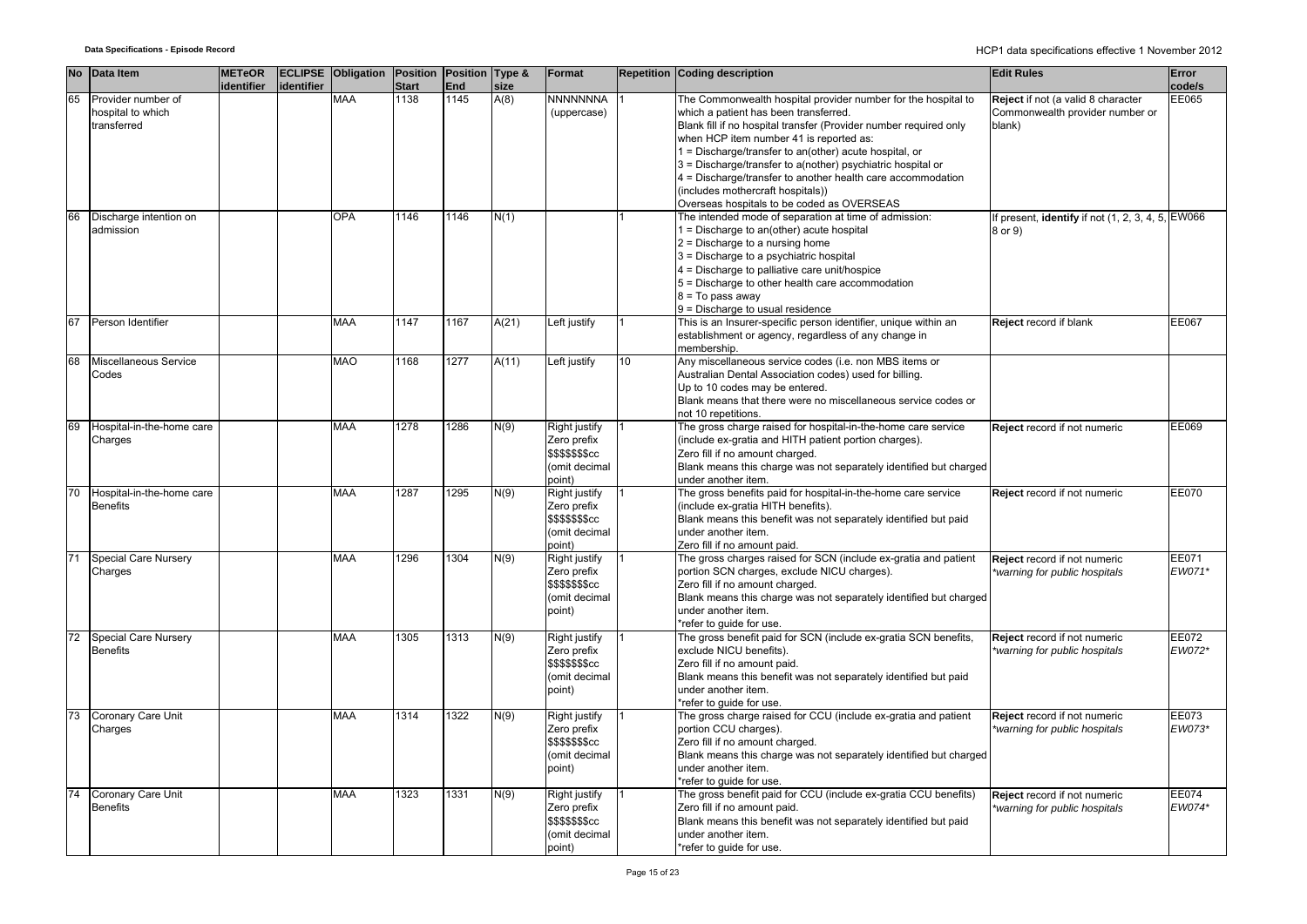| No | Data Item                                          | <b>METeOR</b> |             | <b>ECLIPSE Obligation Position</b> |                      | Position    | Type &       | Format                              | <b>Repetition Coding description</b>                                                                                                                                                                                           | <b>Edit Rules</b>                                                                                                                                                                                                                      | Error                       |
|----|----------------------------------------------------|---------------|-------------|------------------------------------|----------------------|-------------|--------------|-------------------------------------|--------------------------------------------------------------------------------------------------------------------------------------------------------------------------------------------------------------------------------|----------------------------------------------------------------------------------------------------------------------------------------------------------------------------------------------------------------------------------------|-----------------------------|
| 75 | Special Care Nursery<br>Hours                      | lidentifier   | lidentifier | <b>OPA</b>                         | <b>Start</b><br>1332 | End<br>1335 | size<br>N(4) | Right justify<br>Zero prefix        | The number of hours the patient spent in a SCN.<br>Zero fill if not applicable.<br>*refer to quide for use.                                                                                                                    | If present, identify if not numeric.                                                                                                                                                                                                   | code/s<br><b>EW075</b>      |
| 76 | Coronary Care Unit Hours                           |               |             | <b>OPA</b>                         | 1336                 | 1339        | N(4)         | Right justify<br>Zero prefix        | The number of hours the patient spent in a CCU.<br>Zero fill if not applicable.<br>*refer to guide for use.                                                                                                                    | If present, identify if not numeric.                                                                                                                                                                                                   | <b>EW076</b>                |
| 77 | <b>Special Care Nursery</b><br>Days                |               |             | <b>MAO</b>                         | 1340                 | 1342        | N(3)         | Right justify<br>Zero prefix        | The number of days the patient spent in a SCN.<br>Zero fill if not applicable.<br>*refer to guide for use.                                                                                                                     | Reject record if not numeric.<br>Reject if not zero for day facilities<br>(private or public)                                                                                                                                          | EE077.0<br>EE077.1          |
| 78 | Coronary Care Unit Days                            |               |             | <b>MAO</b>                         | 1343                 | 1345        | N(3)         | Right justify<br>Zero prefix        | The number of days the patient spent in a CCU.<br>Zero fill if not applicable.<br>*refer to guide for use                                                                                                                      | Reject record if not numeric.<br>Reject if not zero for day facilities<br>(private or public)                                                                                                                                          | EE078.0<br>EE078.1          |
|    | Number of Qualified Days 270033<br>for Newborns    |               |             | <b>MAA</b>                         | 1346                 | 1350        | N(5)         | <b>Right justify</b><br>Zero prefix | The number of qualified newborn days occurring within a newborn<br>episode of care.<br>Zero fill if not applicable.<br>* Refer to quide for use.                                                                               | Reject record if not numeric<br>Identify record if >0000 and (Care<br>Type not Newborn Care)                                                                                                                                           | EE079<br><b>EW079</b>       |
| 80 | Hospital-in-the-home care<br>Commencement Date     |               |             | <b>CON</b>                         | 1351                 | 1358        | A(8)         | <b>DDMMYYYY</b>                     | Date on which an admitted patient commences an episode of<br>hospital-in-the-home care services.<br>Blank fill if not applicable.<br>Conditional item, must be provided if HITH charges (item 69) > 0.                         | Reject record if HITH benefits or<br>charges $> 0$ (items 69 and 70) and<br>item is blank, or if not in format<br><b>DDMMYYYY</b><br>Reject record if commencement date EE080.1                                                        | EE080.0                     |
| 81 | Hospital-in-the-home care<br><b>Completed Date</b> |               |             | <b>CON</b>                         | 1359                 | 1366        | A(8)         | <b>DDMMYYYY</b>                     | Date on which an admitted patient completes an episode of<br>hospital-in-the-home care services.<br>Blank fill if not applicable.<br>Conditional item, must be provided if HITH charges (item 69) > 0.                         | > HITH completed date<br>Reject record if HITH benefits or<br>charges $> 0$ (items 69 and 70) and<br>item is blank, or if not in format<br><b>DDMMYYYY</b><br>Reject record if HITH completed date EE081.1<br>< HITH commencement date | EE081.0                     |
|    | <b>Palliative Care Days</b>                        |               |             | <b>MAO</b>                         | 1367                 | 1370        | N(4)         | Right justify<br>Zero prefix        | The number of days a patient received palliative care during an<br>episode.<br>Where the entire episode is Palliative, provide the total length of<br>stay in days.<br>Zero fill if not applicable.<br>*refer to quide for use | f present, reject record if not<br>numeric.<br>Reject if blank and hospital type is<br>private or private day facility<br>Identify record if 0 and Palliative<br>Care Status (item 61) =1                                              | EE083.0<br>EE083.1<br>EW083 |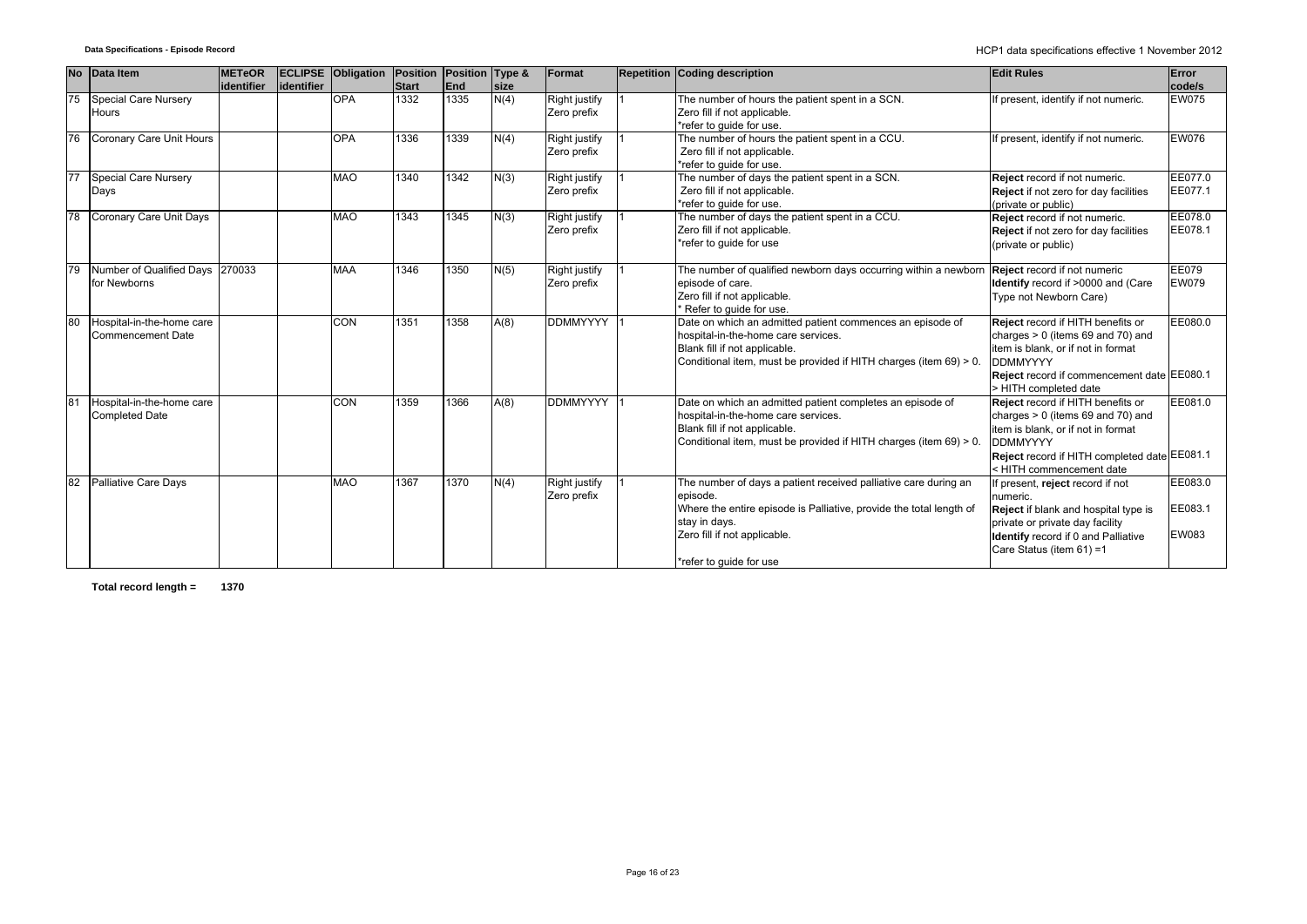|               | <b>EDIT RULES</b>                                                                                                                                                                        | <b>IERROR CODE/S</b> |
|---------------|------------------------------------------------------------------------------------------------------------------------------------------------------------------------------------------|----------------------|
| <b>Extras</b> | Reject record if Separation date (Item 32) does not equal Admission date (Item 33) where EE201<br>Same-day Status (Item 50) = 1 (reject if Separation date = Admission date and Same-Day |                      |
|               | Status not equal to 1)                                                                                                                                                                   |                      |
|               | <b>Identify</b> record if Total benefits exceed Total charges                                                                                                                            | <b>EW202</b>         |
|               | Reject record if ICU charge but no ICU days recorded and no ICU hours recorded                                                                                                           | EE203                |
|               | <b>Identify</b> record if prosthesis charge but no Theatre or Bundled charge (and hospital type is EW204                                                                                 |                      |
|               | private or private day facility).                                                                                                                                                        |                      |
|               | Identify record if therapeutic Principal MBS present but no Principal Procedure                                                                                                          | <b>EW205</b>         |
|               | Identify record if accommodation charge exceeds \$2,000 x Length Of Stay (LOS)                                                                                                           | <b>EW206</b>         |
|               | Identify record if ICU charge >\$5,000 per day                                                                                                                                           | <b>EW207</b>         |
|               | Reject record if no charges or no benefits reported (total charge=0 or total benefit =0)                                                                                                 | <b>EE208</b>         |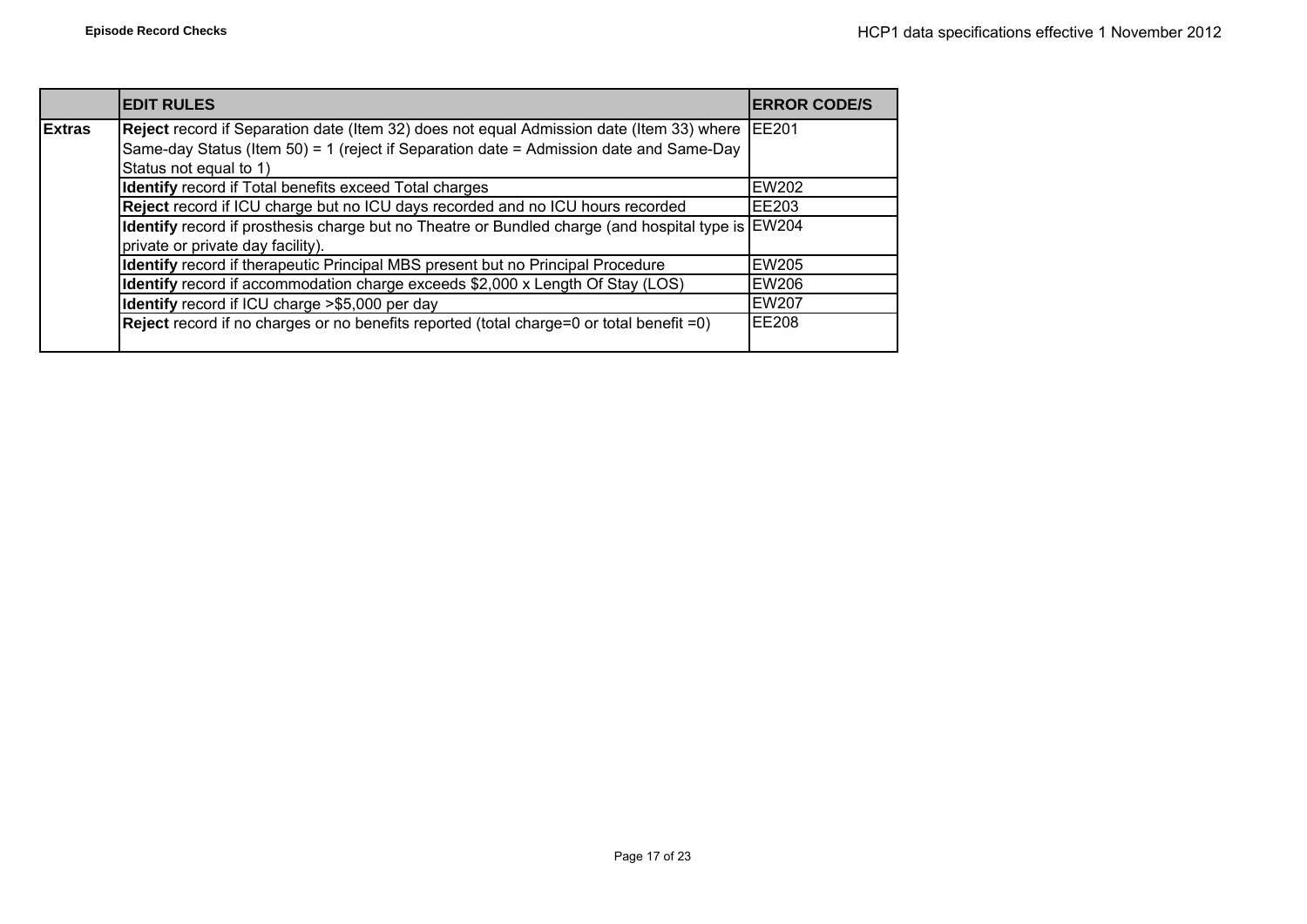| <b>No</b>      | Data Item                      | <b>METeOR</b> | <b>ECLIPSE</b> | <b>Obligation</b> | Position Position Type & |     |       | Format                                                                             | <b>Repetition Coding description</b>                                                                                                                                                                                                                                                                                                             | <b>Edit Rules</b>                                                                                                                                                          | Error              |
|----------------|--------------------------------|---------------|----------------|-------------------|--------------------------|-----|-------|------------------------------------------------------------------------------------|--------------------------------------------------------------------------------------------------------------------------------------------------------------------------------------------------------------------------------------------------------------------------------------------------------------------------------------------------|----------------------------------------------------------------------------------------------------------------------------------------------------------------------------|--------------------|
|                |                                | identifier    | lidentifier    |                   | Start                    | End | size  |                                                                                    |                                                                                                                                                                                                                                                                                                                                                  |                                                                                                                                                                            | code/s             |
|                | Insurer identifier             |               |                | <b>MAA</b>        |                          | 3   | A(3)  | Left justify                                                                       | Insurer identifier selected from the list of registered private health<br>insurers.                                                                                                                                                                                                                                                              | Reject record if not a valid Insurer<br>code.                                                                                                                              | <b>ME001</b>       |
| $\overline{2}$ | Link Identifier                |               |                | <b>MAA</b>        | $\overline{4}$           | 27  | A(24) | Left justify                                                                       | A unique identifier of an episode that links data items from this<br>medical record to the associated episode (and/or prosthetic or AN-<br>SNAP records).                                                                                                                                                                                        | Reject record if blank.                                                                                                                                                    | <b>ME002</b>       |
| 3              | <b>MBS</b> item                |               |                | <b>MAA</b>        | 28                       | 41  | A(14) | Left justify                                                                       | The MBS item billed by the medical provider.<br>The MBS schedule is available from MBS Online at<br>"http://www.health.gov.au/internet/mbsonline/<br>publishing.nsf/Content/Medicare-Benefits-Schedule-MBS-1".                                                                                                                                   | Reject record if not a valid MBS item ME003<br>according to the relevant MBS<br>Schedule valid at the MBS date of<br>service (Data Item number 7).                         |                    |
| $\overline{4}$ | Item charge                    |               |                | <b>MAA</b>        | 42                       | 50  | N(9)  | Right justify<br>Zero prefix<br><b>\$\$\$\$\$\$\$cc</b><br>(omit decimal<br>point) | The amount the patient was billed for the MBS item identified in<br>data item 3.<br>Zero fill if no amount charged.                                                                                                                                                                                                                              | Reject record if not numeric or if<br>negative.<br>Identify record Item charge less than MW004.1<br>MBS Benefit. A five cent tolerance<br>applied to accommodate rounding. | ME004.0            |
| $\overline{5}$ | <b>MBS</b> benefit             |               |                | <b>MAA</b>        | 51                       | 59  | N(9)  | Right justify<br>Zero prefix<br><b>\$\$\$\$\$\$\$cc</b><br>(omit decimal<br>point) | The amount paid to the patient as the Medicare entitlement.<br>Zero fill if no amount paid.                                                                                                                                                                                                                                                      | Reject record if not numeric.                                                                                                                                              | ME005.0            |
| 6              | Insurer benefit                |               |                | <b>MAA</b>        | 60                       | 68  | N(9)  | Right justify<br>Zero prefix<br><b>\$\$\$\$\$\$\$cc</b><br>(omit decimal<br>point) | The amount (excluding Medicare benefit) paid by the Insurer.<br>Zero fill if no amount paid.                                                                                                                                                                                                                                                     | Reject record if not numeric.<br>Reject record if > (Item charge -<br>MBS benefit). A 5cent tolerance<br>applied for rounding purposes.                                    | ME006.0<br>ME006.1 |
|                | MBS date of service            |               |                | <b>MAA</b>        | 69                       | 76  | A(8)  | <b>DDMMYYYY</b>                                                                    | Date the MBS item number identified in Data Item 3 was<br>performed.                                                                                                                                                                                                                                                                             | Reject record if not in format<br><b>DDMMYYYY</b>                                                                                                                          | <b>ME007</b>       |
| 8              | <b>Medical Payment Type</b>    |               |                | <b>MAA</b>        | 77                       | 77  | N(1)  |                                                                                    | An indicator of the medical payment type.<br>1 = Agreement with an individual provider (No- gap agreement)<br>2 = Agreement with a hospital (No-gap agreement)<br>3 = Gap Cover Scheme (No-gap agreement)<br>4 = Gap Cover Scheme (Known-gap agreement)<br>5 = MBS schedule fee charged<br>6 = No gap cover scheme, charge over MBS schedule fee | <b>Reject</b> record if not (1, 2, 3, 4, 5 or                                                                                                                              | <b>ME008</b>       |
| 9              | Gap Cover Scheme<br>Identifier |               |                | OPA               | 78                       | 82  | A(5)  | <b>Blank Fill.</b>                                                                 | Blank fill. Gap cover schemes are not applicable. This field has<br>been retained as a placeholder to minimise system format<br>changes for insurers.                                                                                                                                                                                            |                                                                                                                                                                            |                    |
| 10             | <b>MBS</b> Fee                 |               |                | <b>MAA</b>        | 83                       | 91  | N(9)  | Right justify<br>Zero prefix<br><b>\$\$\$\$\$\$\$cc</b><br>(omit decimal<br>point) | The MBS or derived fee for the item.                                                                                                                                                                                                                                                                                                             | Reject record if not numeric                                                                                                                                               | ME010.0            |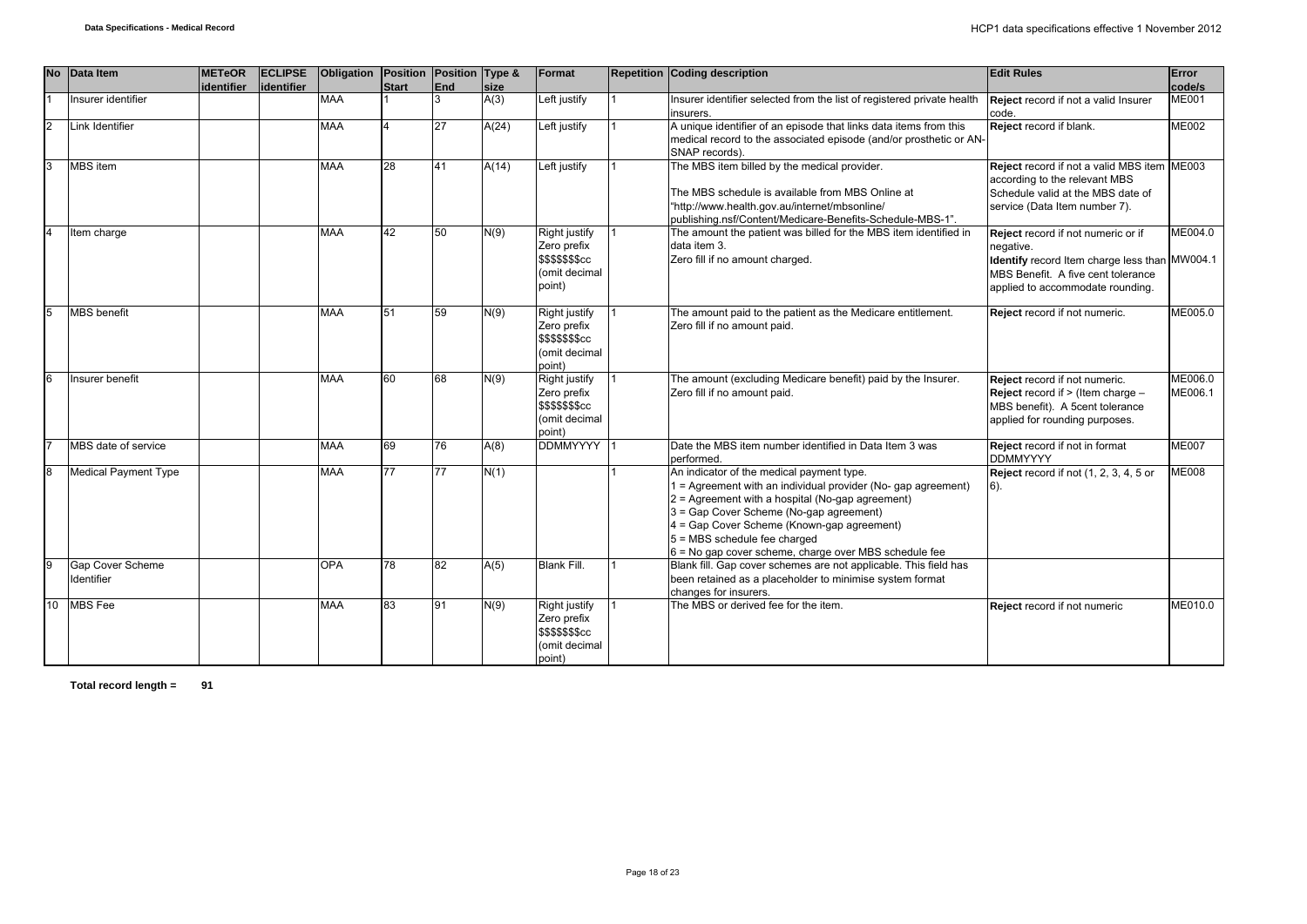| <b>No</b>    | Data Item                              | <b>METeOR</b><br>identifier | <b>ECLIPSE</b><br><b>identifier</b> | Obligation | Position<br>Start | Position Type &<br>End | size  | Format                                                                                    | <b>Repetition Coding description</b>                                                                                                                                                                                                                                                                                                                                                 | <b>Edit Rules</b>                                                                                                                                                                                                                                                                                                                                                                                    | Error<br>code/s                           |
|--------------|----------------------------------------|-----------------------------|-------------------------------------|------------|-------------------|------------------------|-------|-------------------------------------------------------------------------------------------|--------------------------------------------------------------------------------------------------------------------------------------------------------------------------------------------------------------------------------------------------------------------------------------------------------------------------------------------------------------------------------------|------------------------------------------------------------------------------------------------------------------------------------------------------------------------------------------------------------------------------------------------------------------------------------------------------------------------------------------------------------------------------------------------------|-------------------------------------------|
|              | Insurer Identifier                     |                             |                                     | <b>MAA</b> |                   |                        | A(3)  | Left justify                                                                              | Insurer identifier selected from the list of registered private health<br>insurers.                                                                                                                                                                                                                                                                                                  | Reject record if not a valid Insurer<br>code.                                                                                                                                                                                                                                                                                                                                                        | <b>PE001</b>                              |
| 2            | Link Identifier                        |                             |                                     | <b>MAA</b> |                   | 27                     | A(24) | Left justify                                                                              | A unique identifier of an episode that links data items from this<br>prosthetic record to the associated episode (and/or medical or AN-<br>SNAP records).                                                                                                                                                                                                                            | Reject record if blank                                                                                                                                                                                                                                                                                                                                                                               | <b>PE002</b>                              |
| $\mathbf{R}$ | Prosthetic Item                        |                             |                                     | <b>MAA</b> | 28                | 32                     | A(5)  | Right justify<br>Zero prefix                                                              | The billing codes are contained in the most relevant version (ie,<br>the one covering the date(s) of the admitted patient record) of the<br>prosthesis list. The relevant prosthesis list can be found at<br>www.health.gov.au/internet/main/publishing.nsf/content/health-<br>privatehealth-prostheseslist.htm<br>If ex-gratia prosthetic item (see user guide), report as "EXGRA". | Identify record if not (a valid<br>Commonwealth prosthesis code or<br>"EXGRA").<br>warnings for public hospitals                                                                                                                                                                                                                                                                                     | PE003<br>PW003*                           |
|              | Number of Items                        |                             |                                     | <b>MAA</b> | 33                | 35                     | N(3)  | Right justify<br>Zero prefix                                                              | Number of prosthetic items listed in data item 3. Zero prefix.                                                                                                                                                                                                                                                                                                                       | Reject record if not >0<br>warnings for public hospitals                                                                                                                                                                                                                                                                                                                                             | <b>PE004</b><br>PW004*                    |
|              | <b>Total Prosthetic Item</b><br>Charge |                             |                                     | <b>MAA</b> | 36                | 44                     | N(9)  | <b>Right justify</b><br>Zero prefix<br><b>\$\$\$\$\$\$\$cc</b><br>(omit decimal<br>point) | The total charge for the prosthesis item (include cents but omit<br>decimal point).<br>Use leading zeros to fully fill the item.<br>If provided, and identified, as 'ex gratia' in data item 3, then charge greater than the prosthesis schedule<br>should be included.                                                                                                              | Reject record if not numeric or if<br>negative.<br>Identify record if the total charge is<br>minimum benefit multiplied by the<br>number of items, but only for items<br>with a blank maximum benefit (allow<br>a 5 cent tolerance). Ignore where<br>prosthetic item is "EXGRA" or not a<br>valid prosthesis item.<br>Identify record if the total charge is<br>greater than the prosthesis schedule | PE005.0<br>PW005.0*<br>PW005.1<br>PW005.2 |
|              |                                        |                             |                                     |            |                   |                        |       |                                                                                           |                                                                                                                                                                                                                                                                                                                                                                                      | maximum benefit multiplied by the<br>number of items, but only for items<br>with a value for maximum benefit<br>(allow a 5 cent tolerance). Ignore<br>where prosthetic item is "EXGRA" or<br>not a valid prosthesis item.<br>warnings for public hospitals                                                                                                                                           |                                           |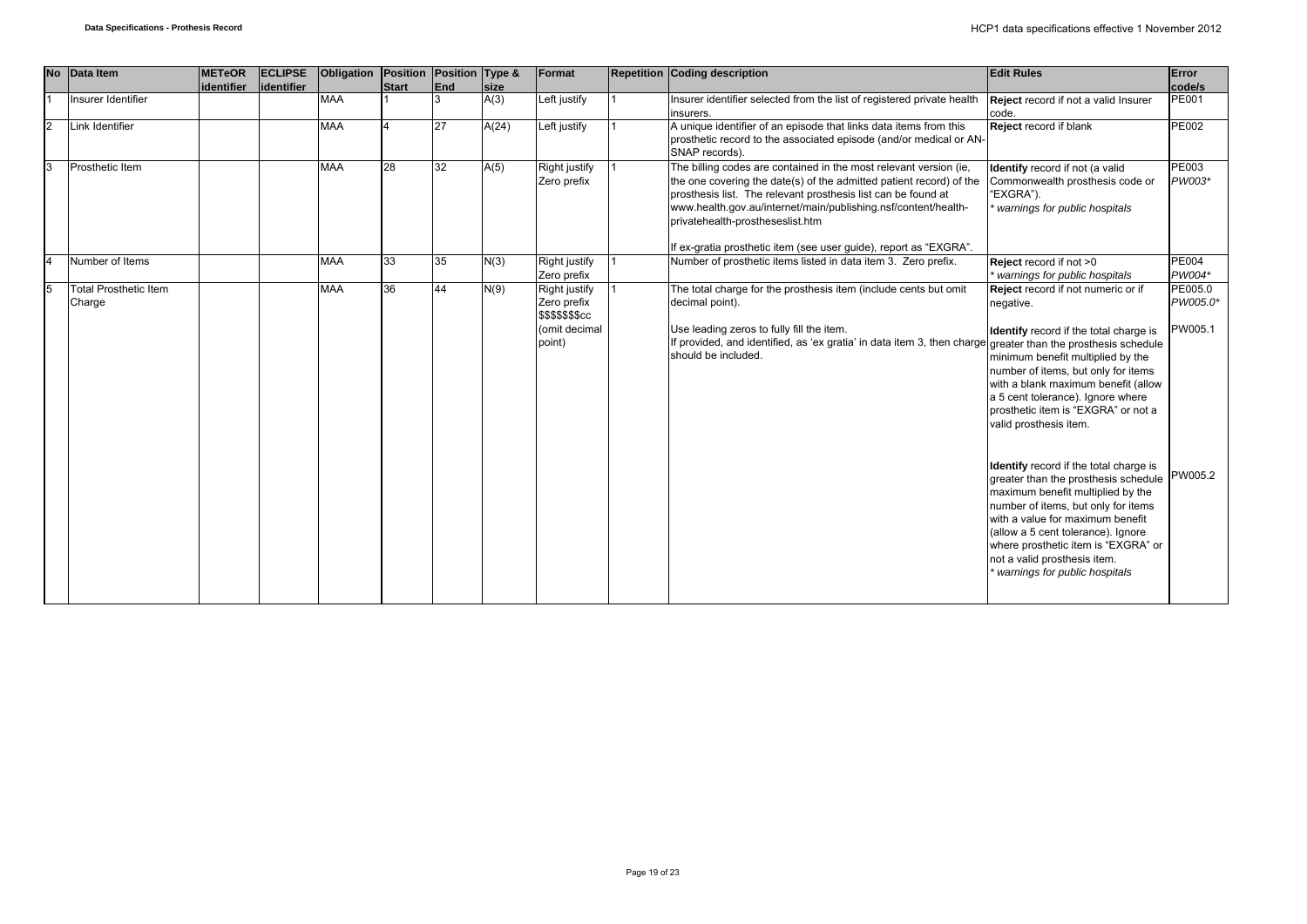|   | No Data Item                 | <b>METeOR</b> | <b>ECLIPSE</b> | Obligation | Position Position Type & |     |      | Format                          | Repetition Coding description                                     | <b>Edit Rules</b>                                                                                                                                                                                                                                                                                                                                                                                                                          | Error               |
|---|------------------------------|---------------|----------------|------------|--------------------------|-----|------|---------------------------------|-------------------------------------------------------------------|--------------------------------------------------------------------------------------------------------------------------------------------------------------------------------------------------------------------------------------------------------------------------------------------------------------------------------------------------------------------------------------------------------------------------------------------|---------------------|
|   |                              | identifier    | identifier     |            | <b>Start</b>             | End | size |                                 |                                                                   |                                                                                                                                                                                                                                                                                                                                                                                                                                            | code/s              |
| 6 | <b>Total Prosthetic Item</b> |               |                | <b>MAA</b> | 45                       | 53  | N(9) | Right justify                   | The total benefit for the prosthesis item (include cents but omit | Reject record if not numeric or if                                                                                                                                                                                                                                                                                                                                                                                                         | PE006.0             |
|   | <b>Benefit</b>               |               |                |            |                          |     |      | Zero prefix<br>\$\$\$\$\$\$\$cc | decimal points).                                                  | negative.                                                                                                                                                                                                                                                                                                                                                                                                                                  | PW006.0*            |
|   |                              |               |                |            |                          |     |      | (omit decimal                   | Use leading zeros to fully fill the item.                         | <b>Identify</b> record if greater than total                                                                                                                                                                                                                                                                                                                                                                                               | PE006.1             |
|   |                              |               |                |            |                          |     |      | point)                          | Zero fill if no amount paid.                                      | charge (allow 5 cent tolerance).                                                                                                                                                                                                                                                                                                                                                                                                           | PW006.1*            |
|   |                              |               |                |            |                          |     |      |                                 |                                                                   | Identify record if the benefit is not<br>equal to charge and the maximum<br>benefit on the relevant edition of the<br>prosthesis schedule is blank (allow a<br>5 cent tolerance). Ignore where<br>prosthetic item is "EXGRA" or not a<br>valid prosthesis item.                                                                                                                                                                            | PE006.2<br>PW006.2* |
|   |                              |               |                |            |                          |     |      |                                 |                                                                   | Identify record if the benefit is less<br>than the prosthesis schedule<br>minimum benefit multiplied by the<br>number of items or greater than the<br>prosthesis schedule maximum<br>benefit multiplied by the number of<br>items, but only for items with a value<br>for maximum benefit (allow a 5 cent<br>tolerance). Ignore where prosthetic<br>litem is "EXGRA" or not a valid<br>prosthesis item.<br>* warnings for public hospitals | PE006.3<br>PW006.3* |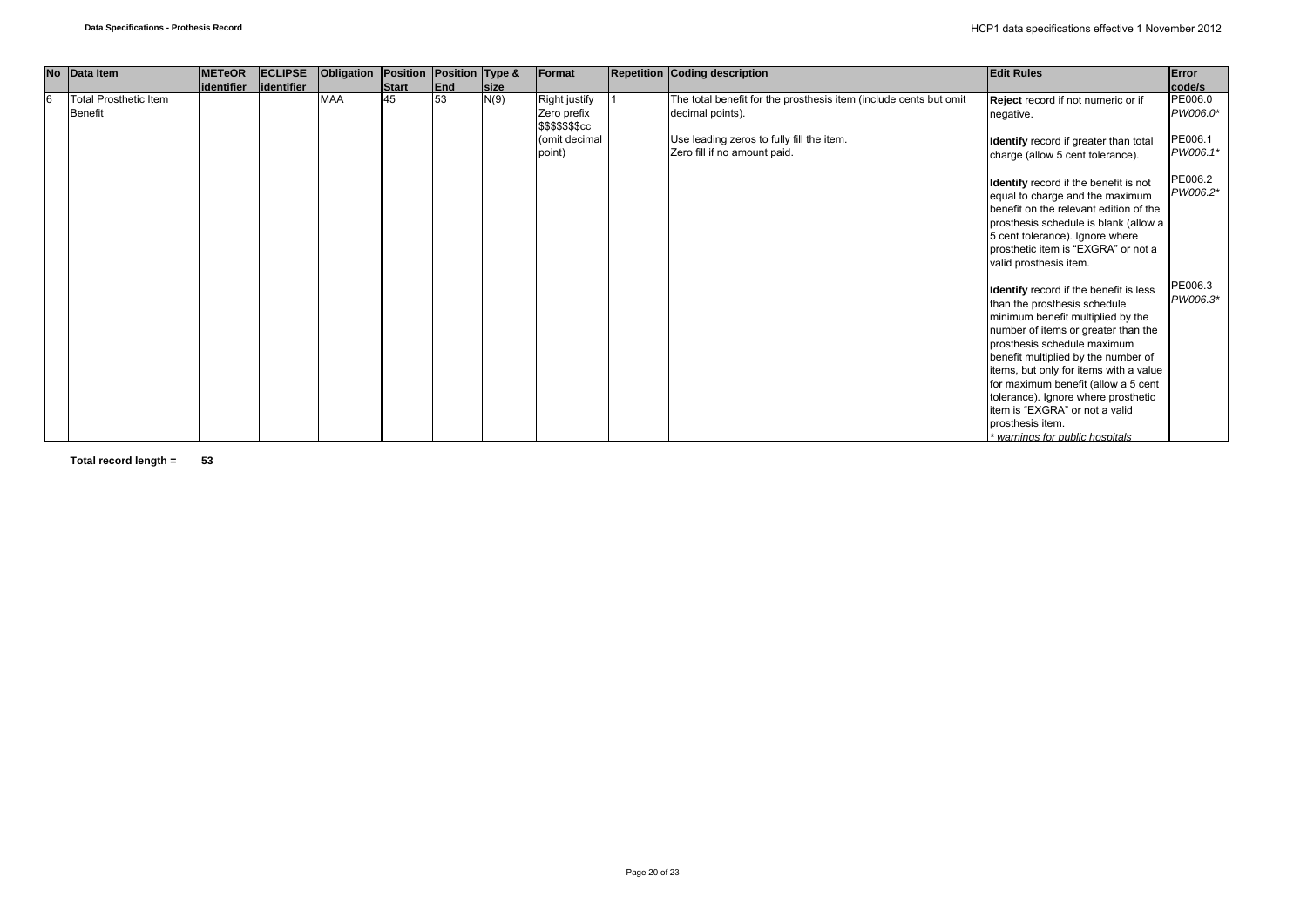|                | No Data Item                 | <b>METeOR</b><br>identifier | <b>ECLIPSE</b><br>lidentifier | Obligation Position Position Type & | <b>Start</b> | <b>End</b> | size  | Format                  |    | Repetition Coding description                                                                                                                                                                                                                                                                                                                                                                                                                                                                                                                                                                                                                                                                                                                                                                                                             | <b>Edit Rules</b>                                                                                                                                                                                 | Error<br>code/s |
|----------------|------------------------------|-----------------------------|-------------------------------|-------------------------------------|--------------|------------|-------|-------------------------|----|-------------------------------------------------------------------------------------------------------------------------------------------------------------------------------------------------------------------------------------------------------------------------------------------------------------------------------------------------------------------------------------------------------------------------------------------------------------------------------------------------------------------------------------------------------------------------------------------------------------------------------------------------------------------------------------------------------------------------------------------------------------------------------------------------------------------------------------------|---------------------------------------------------------------------------------------------------------------------------------------------------------------------------------------------------|-----------------|
|                | Insurer Identifier           |                             |                               | <b>MAA</b>                          |              |            | A(3)  | Left justify            |    | Insurer identifier selected from the list of registered private health<br>insurers.                                                                                                                                                                                                                                                                                                                                                                                                                                                                                                                                                                                                                                                                                                                                                       | Reject record if not a valid insurer<br>code.                                                                                                                                                     | AE001           |
| $\overline{2}$ | Link Identifier              |                             |                               | <b>MAA</b>                          |              | 27         | A(24) | Left justify            |    | Unique identifier of an episode that links data items from this (AN-<br>SNAP) record to the associated episode (and/or medical and<br>prosthetic records).                                                                                                                                                                                                                                                                                                                                                                                                                                                                                                                                                                                                                                                                                | Reject record if blank                                                                                                                                                                            | AE002           |
| 3              | Episode Type                 |                             |                               | MAA                                 | 28           | 28         | A(1)  |                         |    | An indicator of the type of admitted rehabilitation program<br>undertaken during the episode that relates to the AN-SNAP<br>records.<br>O = Overnight Admitted Patient - Assign this value for patients<br>who stay overnight during the admitted rehabilitation program.<br>S = Same-day Admitted Patient - Assign this value for patients<br>who undertake an admitted rehabilitation program consisting of<br>multiple same day visits/services. It is recommended that one AN-<br>SNAP record is reported that covers the entire program (not<br>separate episodes for each visit/service). In this case, Admission<br>date = date of 1st visit/service and Separation date = date of last<br>visit/service in the Same-day admitted program. The AN-SNAP<br>record should be linked to the episode with the same separation<br>date. | Reject record if not ('O' or 'S').                                                                                                                                                                | AE003           |
| $\overline{4}$ | Admission FIM Item<br>Scores |                             |                               | <b>MAA</b>                          | 29           | 46         | N(1)  |                         | 18 | The FIM score on admission for each of the 18 FIM motor and<br>cognition items<br>No Helper:<br>Score of 7 - Complete Independence<br>Score of 6 - Modified Independence<br>Helper:<br>Score of 5 - Supervision or setup<br>Score of 4 - Minimal assistance<br>Score of 3 - Moderate assistance<br>Score of 2 - Maximal assistance<br>Score of 1 - Total assistance<br>*refer to guide for use                                                                                                                                                                                                                                                                                                                                                                                                                                            | <b>Reject</b> record if not (1, 2, 3, 4, 5, 6 or AE004<br>7) and episode type is O.<br><b>Identify</b> record if episode type is S<br>and not blank fill                                          | AW004           |
|                | Discharge FIM Item<br>Scores |                             |                               | <b>MAA</b>                          | 47           | 64         | N(1)  |                         | 18 | The FIM score on discharge for each of the 18 FIM motor and<br>cognition items.<br>No Helper:<br>Score of 7 - Complete Independence<br>Score of 6 - Modified Independence<br>Helper:<br>Score of 5 - Supervision or setup<br>Score of 4 - Minimal assistance<br>Score of 3 - Moderate assistance<br>Score of 2 - Maximal assistance<br>Score of 1 - Total assistance<br>*refer to guide for use                                                                                                                                                                                                                                                                                                                                                                                                                                           | <b>Reject</b> record if not (1, 2, 3, 4, 5, 6 or AE005<br>7) and episode type is O and not<br>Episode Mode of Separation = 8<br><b>Identify</b> record if episode type is S<br>and not blank fill | AW005           |
| 6              | <b>AROC Impairment Codes</b> |                             |                               | <b>MAA</b>                          | 65           | 71         | A(7)  | NN.NNNN<br>Left justify |    | Enter the Impairment Code (AUS version 1) that best describes<br>the primary reason for admission to the rehabilitation episode.<br>Code as specifically as possible and where possible avoid the use<br>of impairment group 13 - 'Other Disabling Impairments'.<br>Each entry should consist of:<br>two (2) digits that represent the impairment group (zero prefixed<br>if 1 digit)<br>a decimal point<br>up to four (4) digits that represent more specific categories within<br>impairment groups if applicable (blank fill any unused characters).                                                                                                                                                                                                                                                                                   | Reject record if not a valid code or if AE006<br>trailing zeros.                                                                                                                                  |                 |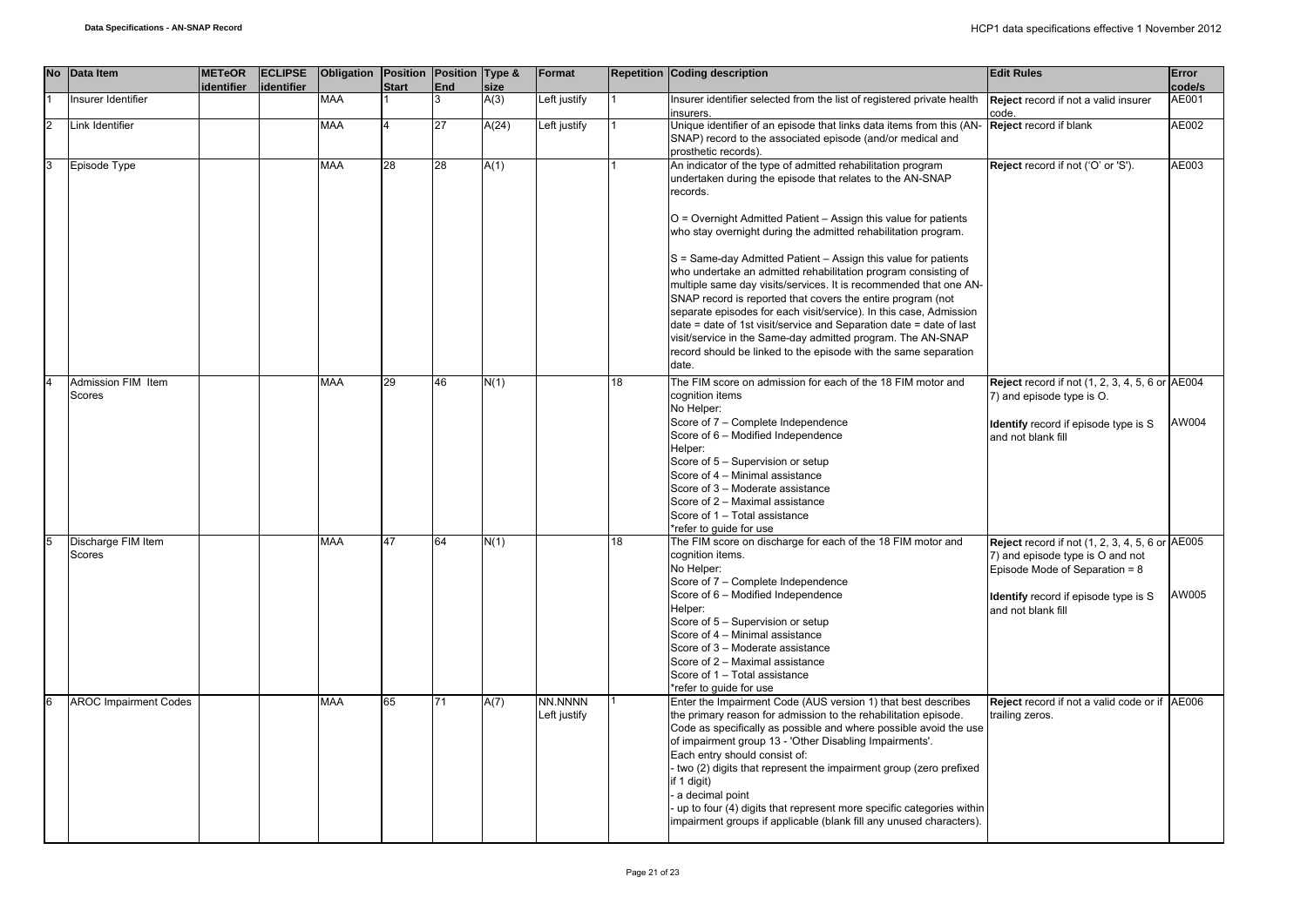|    | No Data Item              | <b>IMETeOR</b> | <b>ECLIPSE</b> | Obligation | Position Position Type & |     |             | Format          | <b>Repetition Coding description</b>                                                                                                                                                                                                                                                                                                                                                                                                                                                                                                                                                                                                     | <b>Edit Rules</b>                                                                                                                                                                          | Error                       |
|----|---------------------------|----------------|----------------|------------|--------------------------|-----|-------------|-----------------|------------------------------------------------------------------------------------------------------------------------------------------------------------------------------------------------------------------------------------------------------------------------------------------------------------------------------------------------------------------------------------------------------------------------------------------------------------------------------------------------------------------------------------------------------------------------------------------------------------------------------------------|--------------------------------------------------------------------------------------------------------------------------------------------------------------------------------------------|-----------------------------|
|    |                           | lidentifier    | lidentifier    |            | <b>Start</b>             | End | <b>Size</b> |                 |                                                                                                                                                                                                                                                                                                                                                                                                                                                                                                                                                                                                                                          |                                                                                                                                                                                            | code/s                      |
|    | Assessment Only Indicator |                |                | <b>MAA</b> | 72                       | 72  | N(1)        |                 | Whether only assessment, and no treatment, was provided during Reject record if not (1 or 2).<br>an episode of admitted patient care, as represented by a code.<br>Assessment only occurs when the person was seen on one<br>occasion only for assessment and no rehabilitation treatment and<br>no further intervention by this service team is planned to occur<br>within the next 90 days. If a person is booked/seen for subsequent<br>treatment within 90 days, they are not Assessment Only. If a<br>person is booked for subsequent assessment (but not treatment),<br>they are assessment only. Record:<br>$1 = Yes$<br>$2 = No$ |                                                                                                                                                                                            | AE007                       |
| 8  | <b>AN-SNAP Class</b>      |                |                | <b>MAA</b> | 73                       | 76  | N(4)        |                 | The AN-SNAP class to which the episode is assigned. AN-SNAP<br>Class is only applicable to overnight episodes and must be<br>reported as 4 characters in the following format:<br>"2" prefix followed by AN-SNAP version 2 class code.<br>"3" prefix followed by AN-SNAP version 3 class code.                                                                                                                                                                                                                                                                                                                                           | Reject if not a valid code and<br>episode type $=$ $\circ$<br><b>Identify</b> record if episode type $=$ S<br>and not blank fill.                                                          | AE008<br>AW008              |
| 9  | <b>SNAP Version</b>       |                |                | <b>MAA</b> | 77                       | 78  | N(2)        |                 | The version of the AN-SNAP Classification used to report item 16.<br>02 = AN-SNAP Version 2<br>$03$ = AN-SNAP Version 3                                                                                                                                                                                                                                                                                                                                                                                                                                                                                                                  | Reject record if not (01, 02 or 03)<br>and episode type $=$ O<br><b>Identify</b> record if episode type $=$ S<br>and not blank fill.<br><b>Identify</b> if (01) and episode type = $\circ$ | AE009<br>AW009.1<br>AW009.2 |
| 10 | Rehabilitation plan date  |                |                | <b>MAA</b> | 79                       | 86  | A(8)        | <b>DDMMYYYY</b> | The date a multi-disciplinary rehabilitation plan is established for<br>an episode of admitted patient care.                                                                                                                                                                                                                                                                                                                                                                                                                                                                                                                             | Reject record if not in format<br><b>DDMMYYYY</b>                                                                                                                                          | AE010                       |
| 11 | Discharge plan date       |                |                | <b>MAA</b> | 87                       | Q4  | A(8)        | <b>DDMMYYYY</b> | The date a discharge plan is established for an episode of<br>admitted patient care.                                                                                                                                                                                                                                                                                                                                                                                                                                                                                                                                                     | Reject record if not in format<br><b>DDMMYYYY</b>                                                                                                                                          | AE011                       |